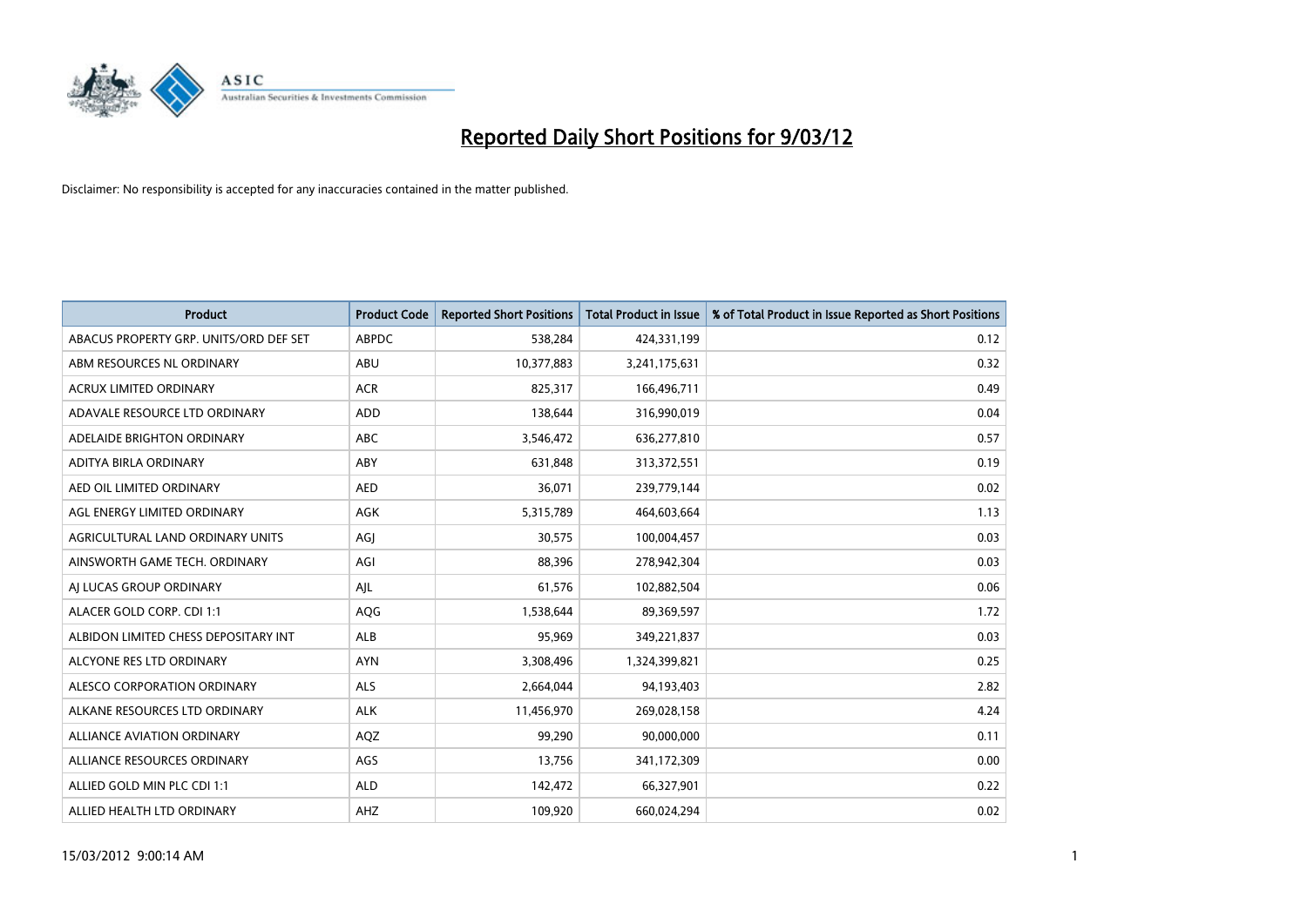

| <b>Product</b>                          | <b>Product Code</b> | <b>Reported Short Positions</b> | <b>Total Product in Issue</b> | % of Total Product in Issue Reported as Short Positions |
|-----------------------------------------|---------------------|---------------------------------|-------------------------------|---------------------------------------------------------|
| ALTONA MINING LTD ORDINARY              | <b>AOH</b>          | 727,954                         | 522,091,038                   | 0.14                                                    |
| ALUMINA LIMITED ORDINARY                | <b>AWC</b>          | 50,828,775                      | 2,440,196,187                 | 2.05                                                    |
| AMADEUS ENERGY ORDINARY                 | AMU                 | 454,000                         | 272,656,633                   | 0.17                                                    |
| AMALGAMATED HOLDINGS ORDINARY           | AHD                 | 20,724                          | 157,596,140                   | 0.01                                                    |
| AMCOM TELECOMM, ORDINARY                | AMM                 | 1,700                           | 241,491,904                   | 0.00                                                    |
| AMCOR LIMITED ORDINARY                  | AMC                 | 5,797,427                       | 1,206,684,923                 | 0.44                                                    |
| AMP LIMITED ORDINARY                    | AMP                 | 12,877,486                      | 2,854,672,784                 | 0.45                                                    |
| AMPELLA MINING ORDINARY                 | AMX                 | 1,076,465                       | 229,062,032                   | 0.46                                                    |
| ANSELL LIMITED ORDINARY                 | <b>ANN</b>          | 2,495,440                       | 130,656,668                   | 1.89                                                    |
| ANTARES ENERGY LTD ORDINARY             | AZZ                 | 182,021                         | 260,000,000                   | 0.07                                                    |
| ANZ BANKING GRP LTD ORDINARY            | ANZ                 | 17,997,295                      | 2,679,126,626                 | 0.62                                                    |
| APA GROUP STAPLED SECURITIES            | <b>APA</b>          | 23,360,976                      | 639,334,625                   | 3.66                                                    |
| APEX MINERALS NL ORDINARY               | <b>AXM</b>          | 885,146                         | 5,550,243,713                 | 0.02                                                    |
| APN EUROPEAN RETAIL UNITS STAPLED SEC.  | AEZ                 | 11,832                          | 544,910,660                   | 0.00                                                    |
| APN NEWS & MEDIA ORDINARY               | <b>APN</b>          | 27,403,474                      | 630,211,415                   | 4.34                                                    |
| AQUARIUS PLATINUM. ORDINARY             | <b>AOP</b>          | 7,706,413                       | 470,312,578                   | 1.63                                                    |
| AQUILA RESOURCES ORDINARY               | <b>AQA</b>          | 4,991,304                       | 411,804,442                   | 1.17                                                    |
| ARAFURA RESOURCE LTD ORDINARY           | ARU                 | 12,693,529                      | 367,980,342                   | 3.43                                                    |
| ARB CORPORATION ORDINARY                | <b>ARP</b>          | 98,678                          | 72,481,302                    | 0.13                                                    |
| ARDENT LEISURE GROUP STAPLED SECURITIES | AAD                 | 610,779                         | 331,613,862                   | 0.19                                                    |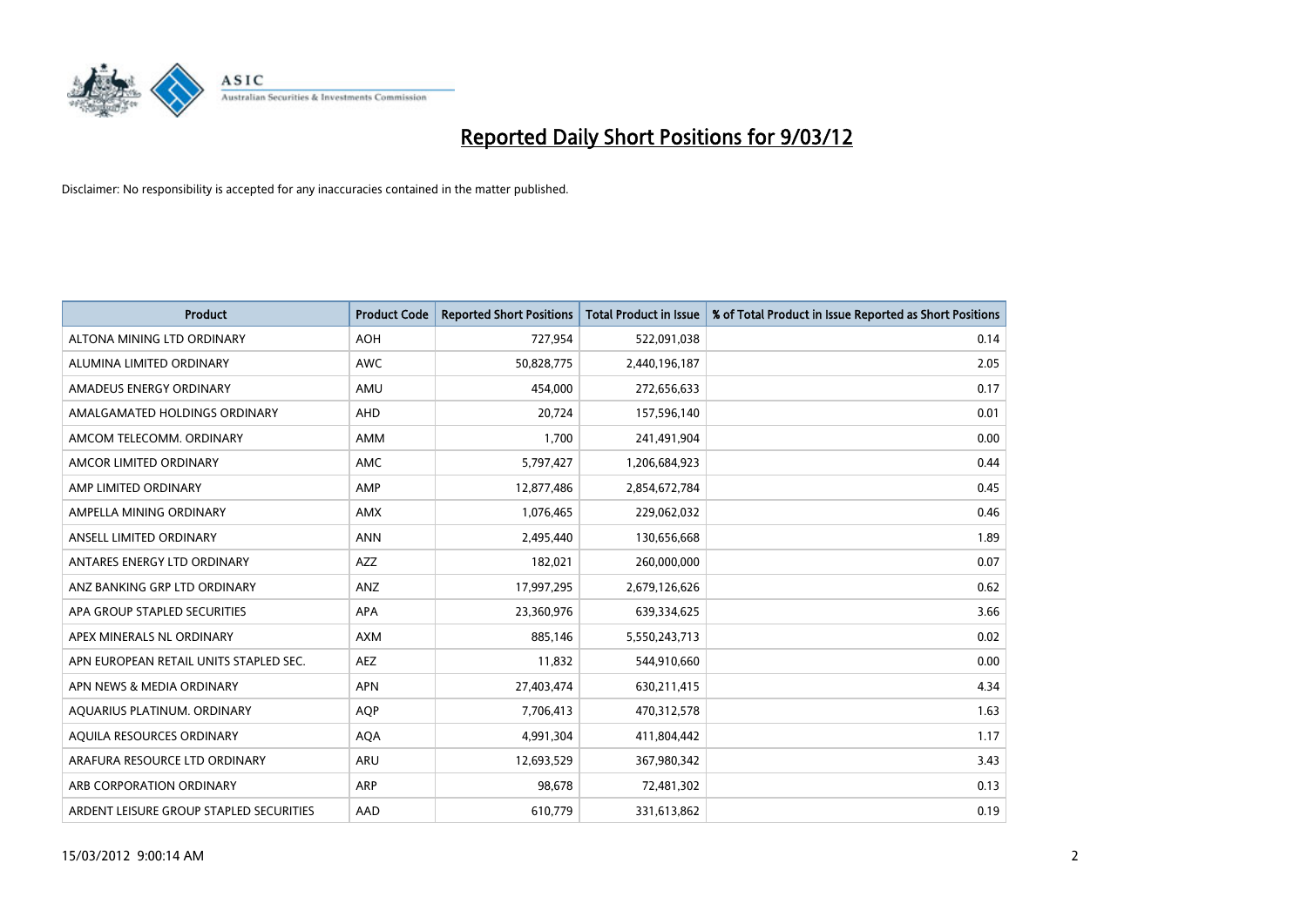

| <b>Product</b>                          | <b>Product Code</b> | <b>Reported Short Positions</b> | <b>Total Product in Issue</b> | % of Total Product in Issue Reported as Short Positions |
|-----------------------------------------|---------------------|---------------------------------|-------------------------------|---------------------------------------------------------|
| ARISTOCRAT LEISURE ORDINARY             | ALL                 | 16,382,310                      | 543,181,024                   | 3.00                                                    |
| ASCIANO LIMITED ORDINARY                | <b>AIO</b>          | 6,986,343                       | 975,385,664                   | 0.73                                                    |
| ASG GROUP LIMITED ORDINARY              | ASZ                 | 89,990                          | 171,456,889                   | 0.05                                                    |
| ASPEN GROUP ORD/UNITS STAPLED           | <b>APZ</b>          | 1,028,224                       | 596,206,393                   | 0.17                                                    |
| ASPIRE MINING LTD ORDINARY              | AKM                 | 640,445                         | 620,594,556                   | 0.09                                                    |
| <b>ASTON RES LTD ORDINARY</b>           | <b>AZT</b>          | 696,444                         | 204,668,861                   | 0.33                                                    |
| ASTRO JAP PROP GROUP STAPLED SECURITIES | AJA                 | 46,543                          | 58,445,002                    | 0.07                                                    |
| ASX LIMITED ORDINARY                    | ASX                 | 3,028,672                       | 175,136,729                   | 1.73                                                    |
| ATLAS IRON LIMITED ORDINARY             | <b>AGO</b>          | 14,665,533                      | 894,874,560                   | 1.61                                                    |
| AURORA OIL & GAS ORDINARY               | <b>AUT</b>          | 6,466,168                       | 411,655,343                   | 1.58                                                    |
| AUSDRILL LIMITED ORDINARY               | ASL                 | 1,267,295                       | 303,554,821                   | 0.43                                                    |
| AUSENCO LIMITED ORDINARY                | AAX                 | 1,343,589                       | 123,258,843                   | 1.09                                                    |
| <b>AUSTAL LIMITED ORDINARY</b>          | ASB                 | 938,251                         | 188,069,638                   | 0.48                                                    |
| <b>AUSTAR UNITED ORDINARY</b>           | <b>AUN</b>          | 4,996,101                       | 1,271,505,737                 | 0.38                                                    |
| AUSTBROKERS HOLDINGS ORDINARY           | <b>AUB</b>          | $\overline{2}$                  | 55,545,576                    | 0.00                                                    |
| AUSTIN ENGINEERING ORDINARY             | ANG                 | 5,943                           | 72,314,403                    | 0.00                                                    |
| AUSTIN EXPLORATION ORDINARY             | <b>AKK</b>          | 350,000                         | 947,163,760                   | 0.04                                                    |
| <b>AUSTRALAND ASSETS ASSETS</b>         | AAZPB               | 1,168                           | 2,750,000                     | 0.04                                                    |
| AUSTRALAND PROPERTY STAPLED SECURITY    | <b>ALZ</b>          | 971,321                         | 576,846,597                   | 0.17                                                    |
| AUSTRALIAN AGRICULT. ORDINARY           | AAC                 | 759,657                         | 312,861,135                   | 0.23                                                    |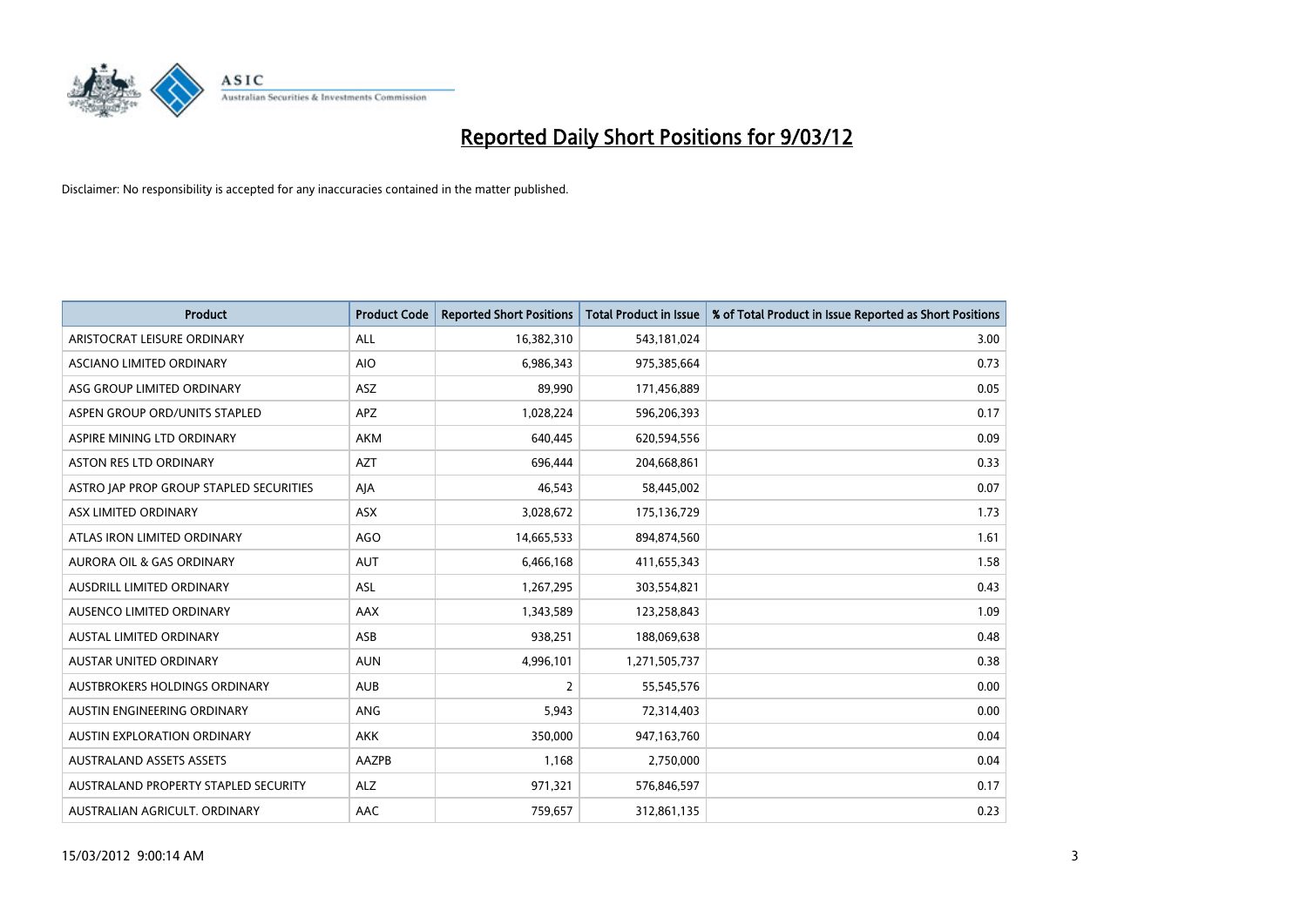

| <b>Product</b>                      | <b>Product Code</b> | <b>Reported Short Positions</b> | <b>Total Product in Issue</b> | % of Total Product in Issue Reported as Short Positions |
|-------------------------------------|---------------------|---------------------------------|-------------------------------|---------------------------------------------------------|
| <b>AUSTRALIAN EDUCATION UNITS</b>   | <b>AEU</b>          | 625,000                         | 175,465,397                   | 0.36                                                    |
| AUSTRALIAN INFRASTR. UNITS/ORDINARY | <b>AIX</b>          | 11,959,992                      | 620,733,944                   | 1.91                                                    |
| AUSTRALIAN MINES LTD ORDINARY       | <b>AUZ</b>          | 1,400,000                       | 636,910,317                   | 0.22                                                    |
| AUSTRALIAN PHARM. ORDINARY          | API                 | 298,575                         | 488,115,883                   | 0.06                                                    |
| AUTOMOTIVE HOLDINGS ORDINARY        | AHE                 | 48,000                          | 260,579,682                   | 0.02                                                    |
| AVEXA LIMITED ORDINARY              | <b>AVX</b>          | 243,657                         | 847,688,779                   | 0.03                                                    |
| AWE LIMITED ORDINARY                | <b>AWE</b>          | 2,062,297                       | 521,871,941                   | 0.39                                                    |
| AZIMUTH RES LTD ORDINARY            | <b>AZH</b>          | 330,836                         | 392,600,724                   | 0.08                                                    |
| AZUMAH RESOURCES ORDINARY           | <b>AZM</b>          | 3,070,837                       | 333,614,095                   | 0.92                                                    |
| <b>BANDANNA ENERGY ORDINARY</b>     | <b>BND</b>          | 3,045,796                       | 528,481,199                   | 0.57                                                    |
| BANK OF QUEENSLAND. ORDINARY        | <b>BOQ</b>          | 7,665,789                       | 229,598,329                   | 3.32                                                    |
| <b>BASE RES LIMITED ORDINARY</b>    | <b>BSE</b>          | 1,125,288                       | 460,440,029                   | 0.24                                                    |
| BATHURST RESOURCES ORDINARY         | <b>BTU</b>          | 8,479,528                       | 692,447,997                   | 1.23                                                    |
| <b>BC IRON LIMITED ORDINARY</b>     | <b>BCI</b>          | 320                             | 103,861,000                   | 0.00                                                    |
| BEACH ENERGY LIMITED ORDINARY       | <b>BPT</b>          | 56,882,885                      | 1,113,497,051                 | 5.13                                                    |
| BEADELL RESOURCE LTD ORDINARY       | <b>BDR</b>          | 4,261,082                       | 657,906,946                   | 0.65                                                    |
| BENDIGO AND ADELAIDE ORDINARY       | <b>BEN</b>          | 5,203,938                       | 384, 382, 783                 | 1.34                                                    |
| BERKELEY RESOURCES ORDINARY         | <b>BKY</b>          | 179,238                         | 174,298,273                   | 0.10                                                    |
| BETASHARES ASX RES ETF UNITS        | <b>ORE</b>          | 94,330                          | 4,220,217                     | 2.24                                                    |
| BHP BILLITON LIMITED ORDINARY       | <b>BHP</b>          | 18,023,582                      | 3,211,691,105                 | 0.51                                                    |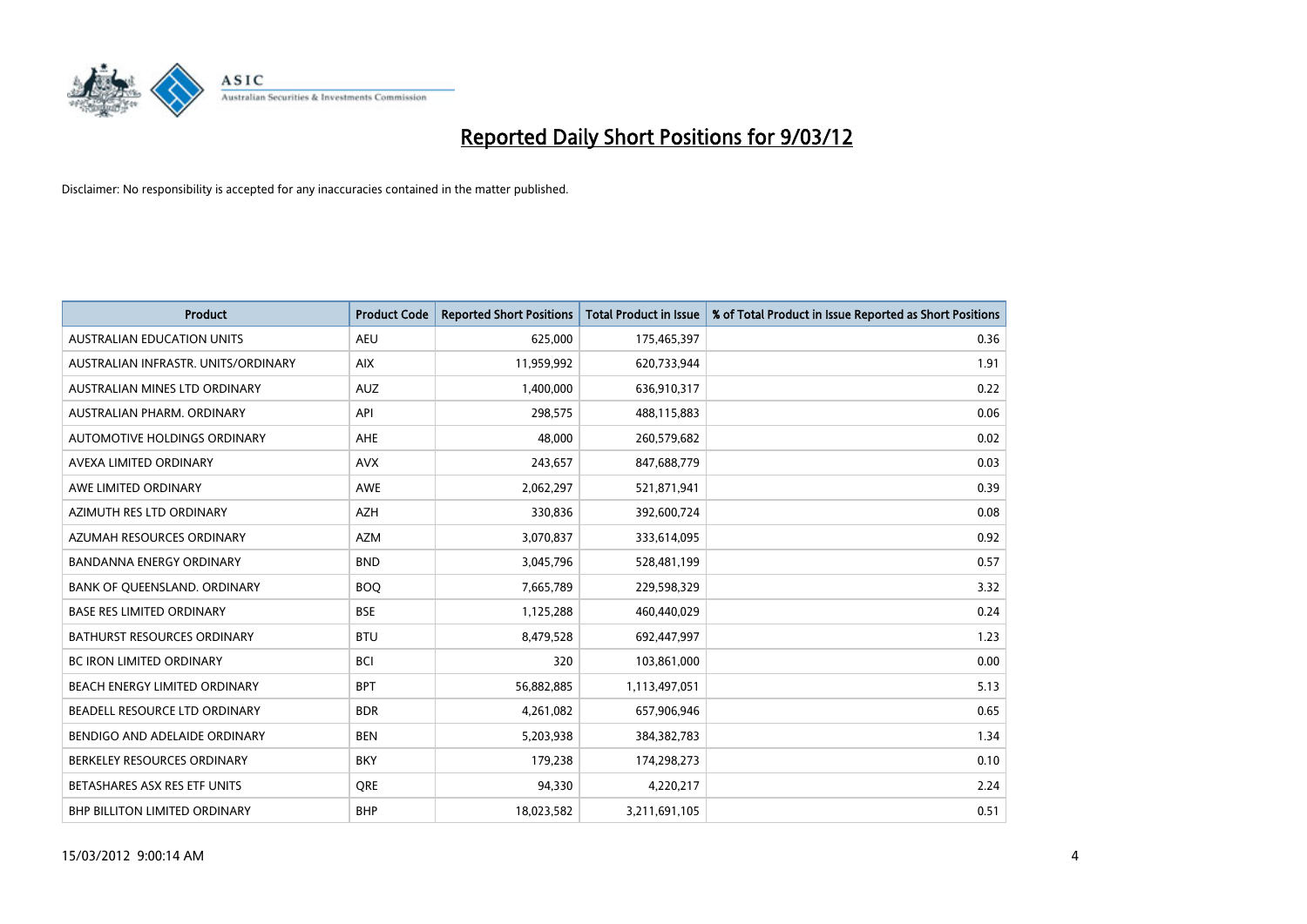

| <b>Product</b>                       | <b>Product Code</b> | <b>Reported Short Positions</b> | <b>Total Product in Issue</b> | % of Total Product in Issue Reported as Short Positions |
|--------------------------------------|---------------------|---------------------------------|-------------------------------|---------------------------------------------------------|
| <b>BILLABONG ORDINARY</b>            | <b>BBG</b>          | 26,401,598                      | 255,102,103                   | 10.31                                                   |
| <b>BIOTA HOLDINGS ORDINARY</b>       | <b>BTA</b>          | 1,658,618                       | 181,703,711                   | 0.91                                                    |
| <b>BISALLOY STEEL ORDINARY</b>       | <b>BIS</b>          | 84,480                          | 43,291,509                    | 0.20                                                    |
| BKI INVESTMENT LTD ORDINARY          | BKI                 | 508                             | 425,549,573                   | 0.00                                                    |
| <b>BLACKTHORN RESOURCES ORDINARY</b> | <b>BTR</b>          | 135,398                         | 122,918,000                   | 0.11                                                    |
| <b>BLUESCOPE STEEL LTD ORDINARY</b>  | <b>BSL</b>          | 35,529,972                      | 3,349,185,247                 | 1.05                                                    |
| <b>BOART LONGYEAR ORDINARY</b>       | <b>BLY</b>          | 5,013,012                       | 461,163,412                   | 1.09                                                    |
| <b>BOOM LOGISTICS ORDINARY</b>       | <b>BOL</b>          | 338,639                         | 468,663,585                   | 0.07                                                    |
| <b>BORAL LIMITED, ORDINARY</b>       | <b>BLD</b>          | 28,939,315                      | 744,778,604                   | 3.86                                                    |
| BOTSWANA METALS LTD ORDINARY         | <b>BML</b>          | 7,000                           | 143,717,013                   | 0.00                                                    |
| <b>BRADKEN LIMITED ORDINARY</b>      | <b>BKN</b>          | 4,340,381                       | 166,624,800                   | 2.60                                                    |
| <b>BRAMBLES LIMITED ORDINARY</b>     | <b>BXB</b>          | 11,796,741                      | 1,480,462,443                 | 0.75                                                    |
| <b>BREVILLE GROUP LTD ORDINARY</b>   | <b>BRG</b>          | 51.739                          | 130,095,322                   | 0.04                                                    |
| <b>BRICKWORKS LIMITED ORDINARY</b>   | <b>BKW</b>          | 6,344                           | 147,567,333                   | 0.00                                                    |
| <b>BROCKMAN RESOURCES ORDINARY</b>   | <b>BRM</b>          | 66,675                          | 144,933,151                   | 0.05                                                    |
| BT INVESTMENT MNGMNT ORDINARY        | <b>BTT</b>          | 4,187                           | 267,906,977                   | 0.00                                                    |
| <b>BURU ENERGY ORDINARY</b>          | <b>BRU</b>          | 6,480,164                       | 234,204,477                   | 2.77                                                    |
| <b>BWP TRUST ORDINARY UNITS</b>      | <b>BWP</b>          | 577,581                         | 525,255,093                   | 0.09                                                    |
| <b>CABCHARGE AUSTRALIA ORDINARY</b>  | CAB                 | 608,626                         | 120,437,014                   | 0.50                                                    |
| CALTEX AUSTRALIA ORDINARY            | <b>CTX</b>          | 6,208,751                       | 270,000,000                   | 2.26                                                    |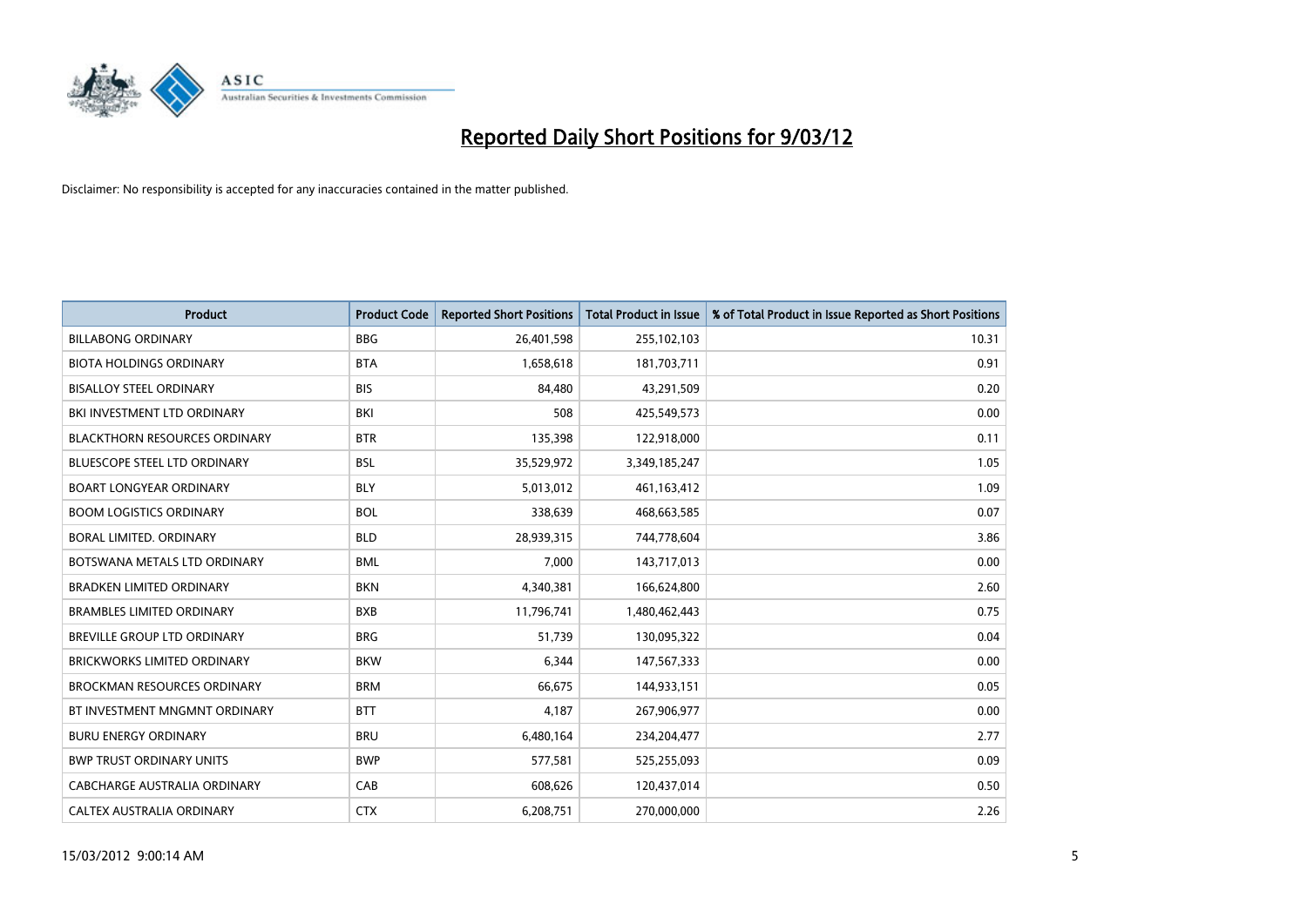

| <b>Product</b>                                | <b>Product Code</b> | <b>Reported Short Positions</b> | <b>Total Product in Issue</b> | % of Total Product in Issue Reported as Short Positions |
|-----------------------------------------------|---------------------|---------------------------------|-------------------------------|---------------------------------------------------------|
| <b>CAMPBELL BROTHERS ORDINARY</b>             | <b>CPB</b>          | 1,201,106                       | 67,503,411                    | 1.78                                                    |
| CAPE LAMBERT RES LTD ORDINARY                 | <b>CFE</b>          | 343,915                         | 689,108,792                   | 0.04                                                    |
| CARABELLA RES LTD ORDINARY                    | <b>CLR</b>          | 406                             | 133,642,797                   | 0.00                                                    |
| <b>CARBINE TUNGSTEN ORDINARY</b>              | <b>CNO</b>          | 209,000                         | 215,802,149                   | 0.10                                                    |
| <b>CARBON ENERGY ORDINARY</b>                 | <b>CNX</b>          | 2,316,544                       | 772,293,626                   | 0.30                                                    |
| <b>CARDNO LIMITED ORDINARY</b>                | CDD                 | 711,837                         | 123,929,154                   | 0.57                                                    |
| CARNARVON PETROLEUM ORDINARY                  | <b>CVN</b>          | 2,487,503                       | 694,644,634                   | 0.35                                                    |
| CARNEGIE WAVE ENERGY ORDINARY                 | <b>CWE</b>          | 83,000                          | 1,021,487,627                 | 0.01                                                    |
| CARPATHIAN RESOURCES ORDINARY                 | <b>CPN</b>          | 75,000                          | 304,535,101                   | 0.02                                                    |
| CARPENTARIA EXP. LTD ORDINARY                 | CAP                 | 9.777                           | 99,191,301                    | 0.01                                                    |
| CARRICK GOLD LIMITED ORDINARY                 | <b>CRK</b>          | 35,000                          | 139,700,000                   | 0.03                                                    |
| CARSALES.COM LTD ORDINARY                     | <b>CRZ</b>          | 14,804,242                      | 233,674,223                   | 6.31                                                    |
| <b>CASH CONVERTERS ORDINARY</b>               | CCV                 | 100.629                         | 379,761,025                   | 0.02                                                    |
| <b>CASPIAN OIL &amp; GAS ORDINARY</b>         | <b>CIG</b>          | 50.000                          | 1,331,500,513                 | 0.00                                                    |
| CEDAR WOODS PROP. ORDINARY                    | <b>CWP</b>          | $\mathbf{1}$                    | 62,858,325                    | 0.00                                                    |
| <b>CELLNET GROUP ORDINARY</b>                 | <b>CLT</b>          | 1,342                           | 59,570,111                    | 0.00                                                    |
| CENTRAL PETROLEUM ORDINARY                    | <b>CTP</b>          | 11,455                          | 1,253,376,265                 | 0.00                                                    |
| CENTRO RETAIL AUST ORD/UNIT STAPLED SEC       | <b>CRF</b>          | 217,923                         | 1,340,723,189                 | 0.02                                                    |
| <b>CENTRO RETAIL GROUP STAPLED SECURITIES</b> | <b>CER</b>          | 452,940                         | 2,286,399,424                 | 0.02                                                    |
| <b>CERAMIC FUEL CELLS ORDINARY</b>            | <b>CFU</b>          | 445.152                         | 1,366,298,863                 | 0.04                                                    |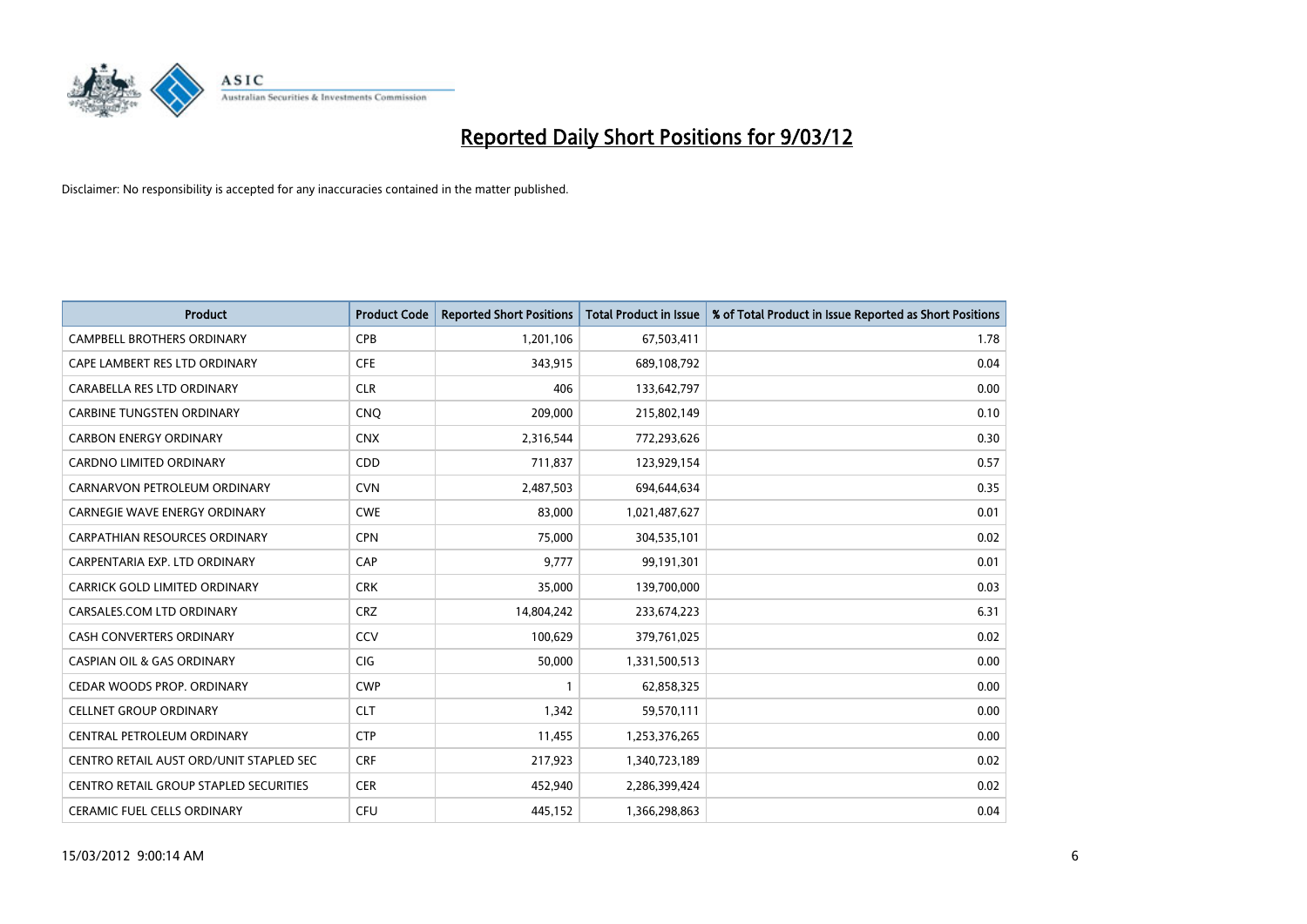

| <b>Product</b>                           | <b>Product Code</b> | <b>Reported Short Positions</b> | <b>Total Product in Issue</b> | % of Total Product in Issue Reported as Short Positions |
|------------------------------------------|---------------------|---------------------------------|-------------------------------|---------------------------------------------------------|
| <b>CERRO RESOURCES NL ORDINARY</b>       | CJO                 | 16                              | 748,768,606                   | 0.00                                                    |
| CFS RETAIL PROPERTY UNITS                | <b>CFX</b>          | 68,015,358                      | 2,839,591,911                 | 2.39                                                    |
| <b>CGA MINING LIMITED ORDINARY</b>       | <b>CGX</b>          | 6.779                           | 334,725,726                   | 0.00                                                    |
| CHALLENGER DIV.PRO. STAPLED UNITS        | <b>CDI</b>          | 96,520                          | 883,903,667                   | 0.00                                                    |
| <b>CHALLENGER INFRAST, STAPLED UNITS</b> | <b>CIF</b>          | 507,560                         | 316,223,785                   | 0.15                                                    |
| <b>CHALLENGER LIMITED ORDINARY</b>       | <b>CGF</b>          | 3,748,541                       | 552,169,544                   | 0.68                                                    |
| CHANDLER MACLEOD LTD ORDINARY            | <b>CMG</b>          | 11,970                          | 466,466,720                   | 0.00                                                    |
| CHARTER HALL GROUP STAPLED US PROHIBIT.  | <b>CHC</b>          | 240,616                         | 308,092,325                   | 0.06                                                    |
| <b>CHARTER HALL OFFICE UNIT</b>          | CQ <sub>O</sub>     | 7,207,406                       | 493,319,730                   | 1.46                                                    |
| <b>CHARTER HALL RETAIL UNITS</b>         | <b>COR</b>          | 877,818                         | 299,628,571                   | 0.29                                                    |
| <b>CHORUS LIMITED ORDINARY</b>           | <b>CNU</b>          | 1,458,134                       | 385,082,123                   | 0.38                                                    |
| CITIGOLD CORP LTD ORDINARY               | <b>CTO</b>          | 1,682,665                       | 1,105,078,301                 | 0.15                                                    |
| CLINUVEL PHARMACEUT. ORDINARY            | CUV                 | 4,127                           | 30,856,956                    | 0.01                                                    |
| <b>CLOUGH LIMITED ORDINARY</b>           | <b>CLO</b>          | 1,865,026                       | 769,716,269                   | 0.24                                                    |
| <b>CNPR GRP UNITS/ORD STAPLED</b>        | <b>CNP</b>          | 2,537                           | 972,414,514                   | 0.00                                                    |
| COAL OF AFRICA LTD ORDINARY              | <b>CZA</b>          | 142,375                         | 662,484,573                   | 0.02                                                    |
| COALSPUR MINES LTD ORDINARY              | <b>CPL</b>          | 4,123,111                       | 620,659,899                   | 0.64                                                    |
| COBAR CONSOLIDATED ORDINARY              | CCU                 | 163,038                         | 208,868,037                   | 0.07                                                    |
| COCA-COLA AMATIL ORDINARY                | <b>CCL</b>          | 9,057,031                       | 759,567,552                   | 1.18                                                    |
| COCHLEAR LIMITED ORDINARY                | <b>COH</b>          | 4,734,246                       | 56,929,432                    | 8.32                                                    |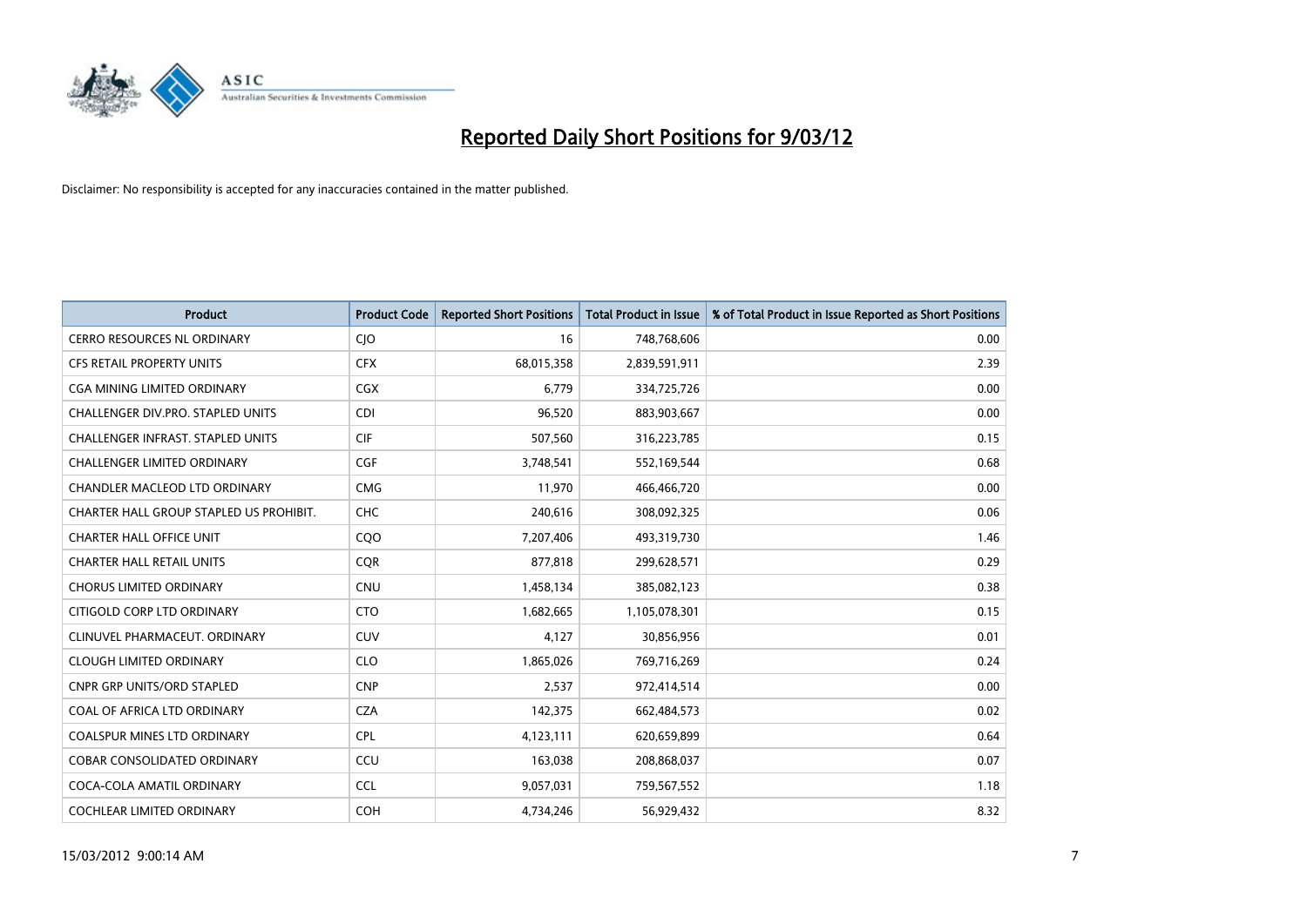

| <b>Product</b>                          | <b>Product Code</b> | <b>Reported Short Positions</b> | <b>Total Product in Issue</b> | % of Total Product in Issue Reported as Short Positions |
|-----------------------------------------|---------------------|---------------------------------|-------------------------------|---------------------------------------------------------|
| <b>COCKATOO COAL ORDINARY</b>           | <b>COK</b>          | 9,233,817                       | 1,016,196,908                 | 0.89                                                    |
| <b>CODAN LIMITED ORDINARY</b>           | <b>CDA</b>          | 5,000                           | 164,145,980                   | 0.00                                                    |
| <b>COFFEY INTERNATIONAL ORDINARY</b>    | <b>COF</b>          | 8,963                           | 239,260,027                   | 0.00                                                    |
| <b>COKAL LTD ORDINARY</b>               | <b>CKA</b>          | 271,245                         | 410,786,892                   | 0.07                                                    |
| <b>COLLINS FOODS LTD ORDINARY</b>       | <b>CKF</b>          | 23,670                          | 93,000,003                    | 0.03                                                    |
| COMMONWEALTH BANK, ORDINARY             | <b>CBA</b>          | 32,839,338                      | 1,581,280,593                 | 2.03                                                    |
| <b>COMMONWEALTH PROP ORDINARY UNITS</b> | <b>CPA</b>          | 26,116,891                      | 2,389,601,065                 | 1.07                                                    |
| <b>COMPASS RESOURCES ORDINARY</b>       | <b>CMR</b>          | 63,000                          | 1,403,744,100                 | 0.00                                                    |
| COMPUTERSHARE LTD ORDINARY              | <b>CPU</b>          | 7,765,754                       | 555,664,059                   | 1.38                                                    |
| CONSOLIDATED MEDIA, ORDINARY            | <b>CMI</b>          | 1,100,487                       | 561,834,996                   | 0.19                                                    |
| CONTANGO MICROCAP ORDINARY              | <b>CTN</b>          | 7,500                           | 147,467,406                   | 0.01                                                    |
| CONTINENTAL COAL LTD ORDINARY           | <b>CCC</b>          | 381,347                         | 421,018,421                   | 0.09                                                    |
| <b>COOPER ENERGY LTD ORDINARY</b>       | <b>COE</b>          | 89,539                          | 292,791,528                   | 0.03                                                    |
| <b>COPPER STRIKE LTD ORDINARY</b>       | <b>CSE</b>          | 714                             | 106,844,810                   | 0.00                                                    |
| <b>CORDLIFE LIMITED ORDINARY</b>        | CBB                 | $\mathbf{1}$                    | 150,887,354                   | 0.00                                                    |
| <b>CREDIT CORP GROUP ORDINARY</b>       | <b>CCP</b>          | 4,756                           | 45,571,114                    | 0.01                                                    |
| <b>CROMWELL PROP STAPLED SECURITIES</b> | <b>CMW</b>          | 365,497                         | 1,113,187,895                 | 0.03                                                    |
| <b>CROWN LIMITED ORDINARY</b>           | <b>CWN</b>          | 5,947,904                       | 728,394,185                   | 0.82                                                    |
| <b>CSG LIMITED ORDINARY</b>             | CSV                 | 821,324                         | 282,567,499                   | 0.28                                                    |
| <b>CSL LIMITED ORDINARY</b>             | <b>CSL</b>          | 7,410,766                       | 519,390,450                   | 1.42                                                    |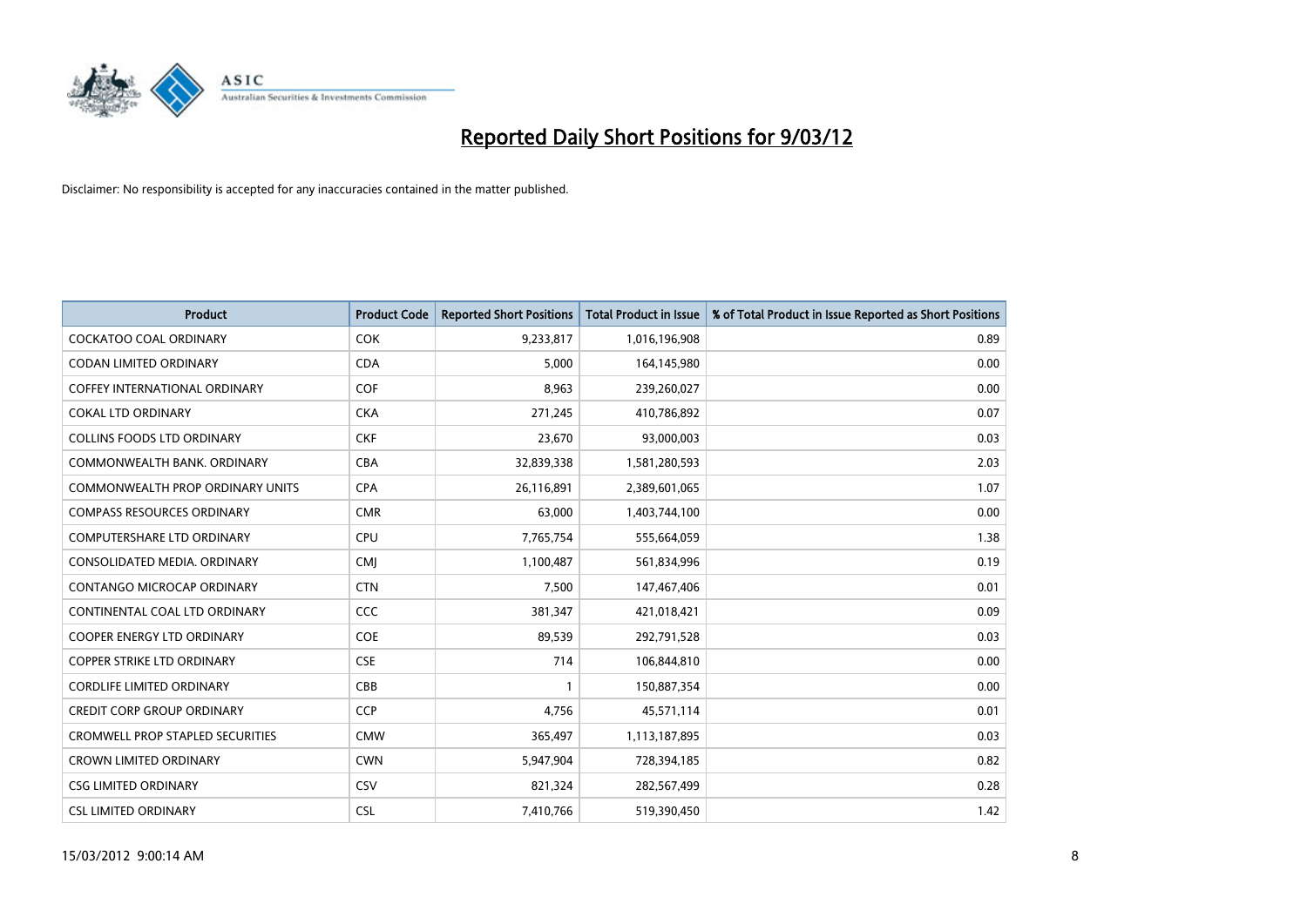

| <b>Product</b>                      | <b>Product Code</b> | <b>Reported Short Positions</b> | <b>Total Product in Issue</b> | % of Total Product in Issue Reported as Short Positions |
|-------------------------------------|---------------------|---------------------------------|-------------------------------|---------------------------------------------------------|
| <b>CSR LIMITED ORDINARY</b>         | <b>CSR</b>          | 22,798,647                      | 506,000,315                   | 4.48                                                    |
| <b>CUDECO LIMITED ORDINARY</b>      | CDU                 | 2,272,515                       | 190,981,398                   | 1.18                                                    |
| <b>CUE ENERGY RESOURCE ORDINARY</b> | <b>CUE</b>          | 2,447,286                       | 695,153,053                   | 0.35                                                    |
| <b>CUSTOMERS LIMITED ORDINARY</b>   | <b>CUS</b>          | 52,878                          | 134,869,357                   | 0.04                                                    |
| DART ENERGY LTD ORDINARY            | <b>DTE</b>          | 8,626,349                       | 736,141,536                   | 1.17                                                    |
| DATA#3 LIMITED ORDINARY             | <b>DTL</b>          | 300                             | 153,974,950                   | 0.00                                                    |
| DAVID JONES LIMITED ORDINARY        | <b>DJS</b>          | 58,114,872                      | 524,940,325                   | 11.08                                                   |
| DECMIL GROUP LIMITED ORDINARY       | <b>DCG</b>          | 36,034                          | 165,692,757                   | 0.01                                                    |
| DEEP YELLOW LIMITED ORDINARY        | <b>DYL</b>          | 35,721                          | 1,128,736,403                 | 0.00                                                    |
| DEVINE LIMITED ORDINARY             | <b>DVN</b>          | 1,011                           | 158,730,556                   | 0.00                                                    |
| DEXUS PROPERTY GROUP STAPLED UNITS  | <b>DXS</b>          | 11,944,605                      | 4,839,024,176                 | 0.23                                                    |
| DISCOVERY METALS LTD ORDINARY       | <b>DML</b>          | 5,499,232                       | 442,128,231                   | 1.25                                                    |
| DOMINO PIZZA ENTERPR ORDINARY       | <b>DMP</b>          | 751,830                         | 69,899,674                    | 1.08                                                    |
| DOWNER EDI LIMITED ORDINARY         | <b>DOW</b>          | 5,439,782                       | 429,100,296                   | 1.27                                                    |
| DRILLSEARCH ENERGY ORDINARY         | <b>DLS</b>          | 515,217                         | 336,799,196                   | 0.15                                                    |
| DUET GROUP STAPLED US PROHIBIT.     | <b>DUE</b>          | 14,740,233                      | 1,109,831,386                 | 1.32                                                    |
| DULUXGROUP LIMITED ORDINARY         | <b>DLX</b>          | 8,374,205                       | 367,456,259                   | 2.29                                                    |
| ECHO ENTERTAINMENT ORDINARY         | <b>EGP</b>          | 47,698,009                      | 688,019,737                   | 6.93                                                    |
| <b>ELDERS LIMITED ORDINARY</b>      | <b>ELD</b>          | 13,492,850                      | 448,598,480                   | 3.01                                                    |
| ELDORADO GOLD CORP CDI 1:1          | EAU                 | 46.035                          | 9,209,510                     | 0.49                                                    |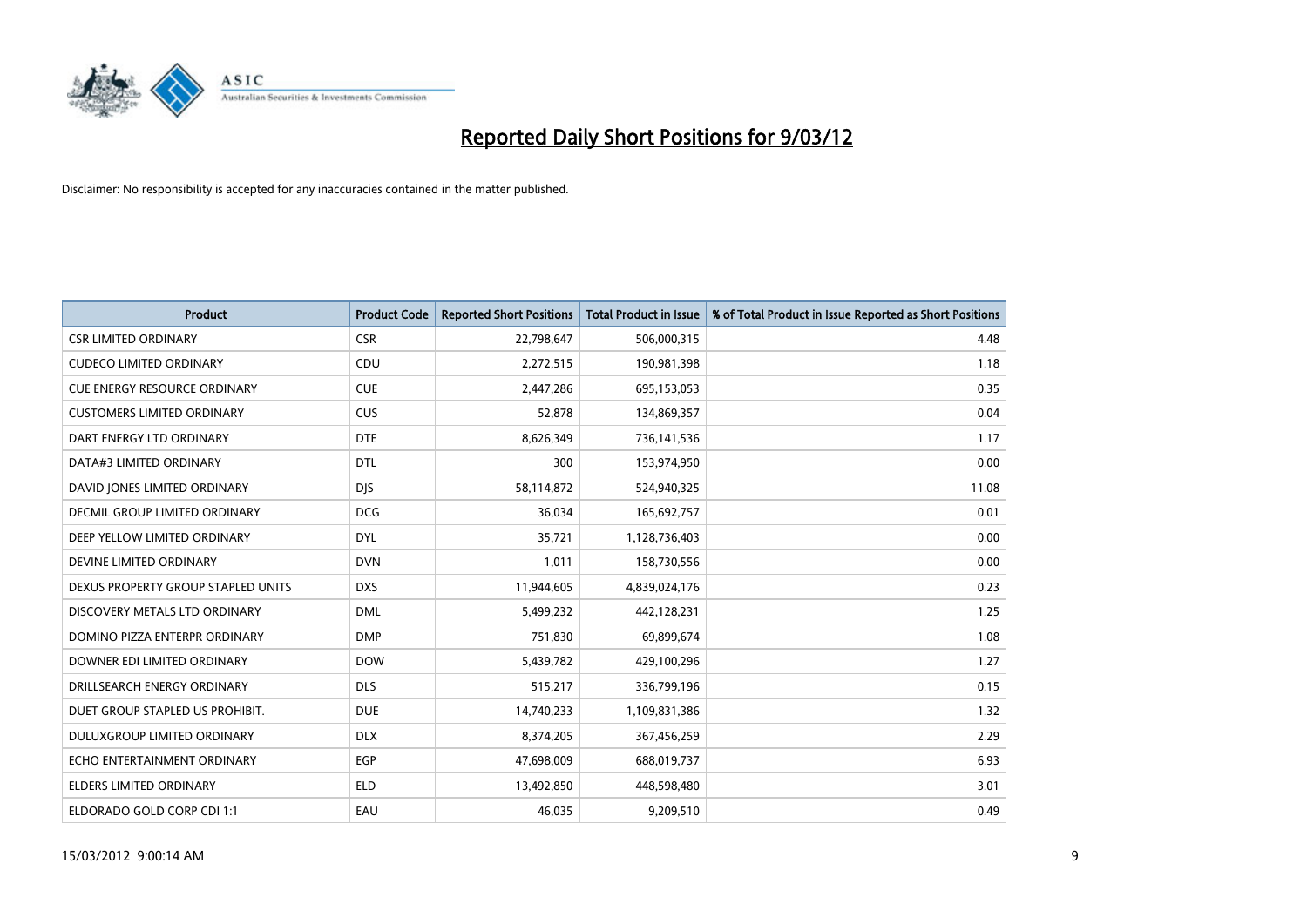

| <b>Product</b>                       | <b>Product Code</b> | <b>Reported Short Positions</b> | <b>Total Product in Issue</b> | % of Total Product in Issue Reported as Short Positions |
|--------------------------------------|---------------------|---------------------------------|-------------------------------|---------------------------------------------------------|
| ELEMENTAL MINERALS ORDINARY          | <b>ELM</b>          | 169,417                         | 243,614,280                   | 0.07                                                    |
| ELEMENTOS LIMITED ORDINARY           | ELT                 | 16                              | 82,383,526                    | 0.00                                                    |
| ELIXIR PETROLEUM LTD ORDINARY        | <b>EXR</b>          | 324,400                         | 217,288,472                   | 0.15                                                    |
| <b>EMECO HOLDINGS ORDINARY</b>       | <b>EHL</b>          | 1,910,414                       | 631,237,586                   | 0.30                                                    |
| <b>ENDEAVOUR MIN CORP CDI 1:1</b>    | <b>EVR</b>          | 125,974                         | 119,067,827                   | 0.10                                                    |
| <b>ENERGY RESOURCES ORDINARY 'A'</b> | <b>ERA</b>          | 5,298,771                       | 517,725,062                   | 1.01                                                    |
| <b>ENERGY WORLD CORPOR. ORDINARY</b> | <b>EWC</b>          | 23,820,736                      | 1,734,166,672                 | 1.36                                                    |
| ENTEK ENERGY LTD ORDINARY            | ETE                 | 489,903                         | 510,657,387                   | 0.10                                                    |
| <b>ENTELLECT LIMITED ORDINARY</b>    | <b>ESN</b>          | 464,050                         | 985,337,932                   | 0.05                                                    |
| <b>ENVESTRA LIMITED ORDINARY</b>     | <b>ENV</b>          | 1,202,522                       | 1,547,890,032                 | 0.07                                                    |
| EQUATORIAL RES LTD ORDINARY          | EQX                 | 36,266                          | 114,748,553                   | 0.04                                                    |
| EVOLUTION MINING LTD ORDINARY        | <b>EVN</b>          | 817,801                         | 707,105,713                   | 0.11                                                    |
| EXCO RESOURCES LTD ORDINARY          | EXS                 | 105,560                         | 356,044,187                   | 0.03                                                    |
| EXOMA ENERGY LIMITED ORDINARY        | EXE                 | 281,678                         | 417,357,759                   | 0.07                                                    |
| <b>EXTRACT RESOURCES ORDINARY</b>    | <b>EXT</b>          | 2,422,392                       | 251,159,163                   | 0.97                                                    |
| FAIRFAX MEDIA LTD ORDINARY           | <b>FXJ</b>          | 265,432,213                     | 2,351,955,725                 | 11.29                                                   |
| FAR LTD ORDINARY                     | <b>FAR</b>          | 21,000,000                      | 2,150,080,157                 | 0.98                                                    |
| FINBAR GROUP LIMITED ORDINARY        | <b>FRI</b>          | 20,000                          | 213,456,237                   | 0.01                                                    |
| FISHER & PAYKEL APP. ORDINARY        | <b>FPA</b>          | 18,298                          | 724,235,162                   | 0.00                                                    |
| FISHER & PAYKEL H. ORDINARY          | <b>FPH</b>          | 4,999                           | 530,053,399                   | 0.00                                                    |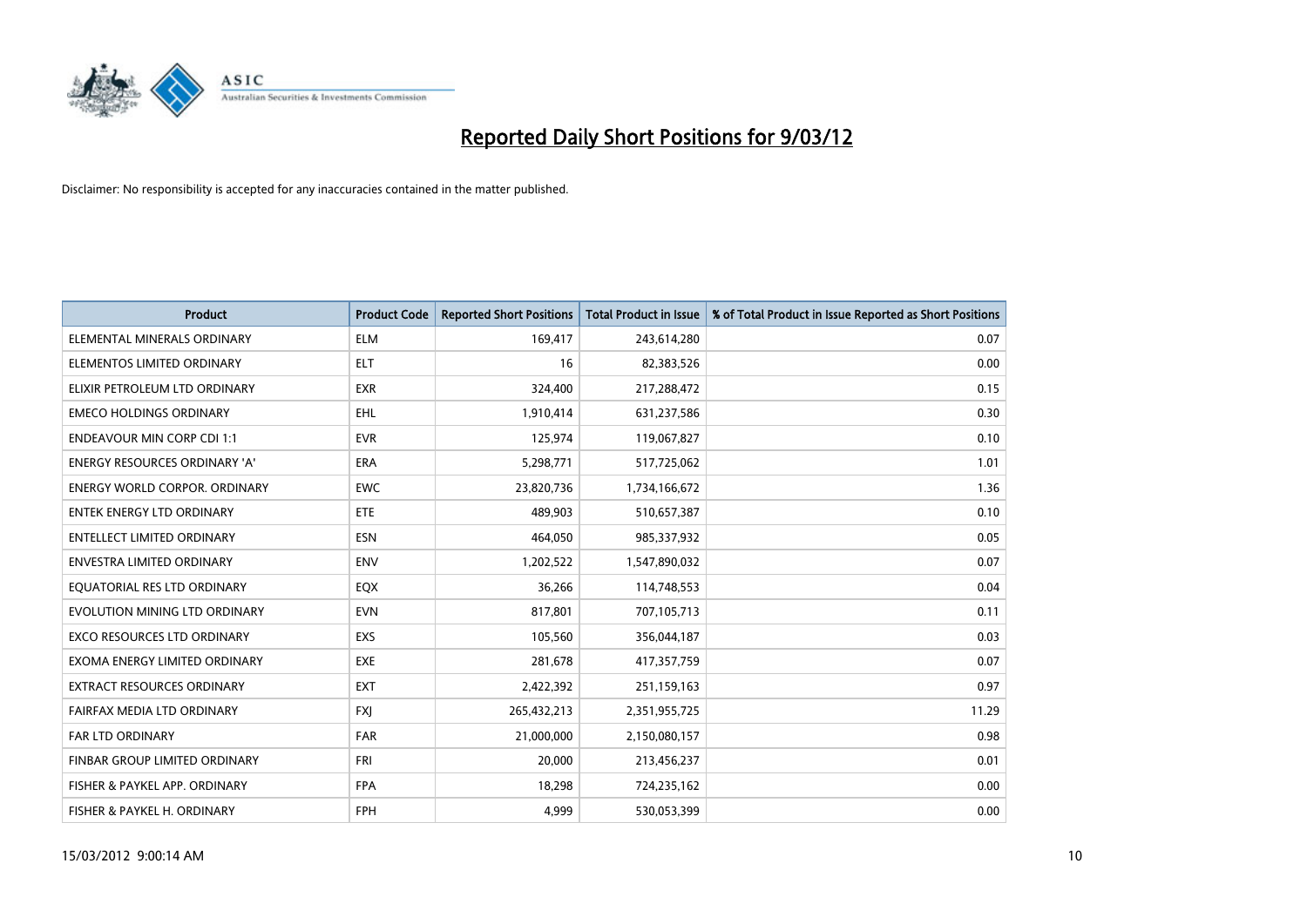

| <b>Product</b>                        | <b>Product Code</b> | <b>Reported Short Positions</b> | <b>Total Product in Issue</b> | % of Total Product in Issue Reported as Short Positions |
|---------------------------------------|---------------------|---------------------------------|-------------------------------|---------------------------------------------------------|
| FKP PROPERTY GROUP STAPLED SECURITIES | <b>FKP</b>          | 22,428,976                      | 1,197,968,723                 | 1.86                                                    |
| FLEETWOOD CORP ORDINARY               | <b>FWD</b>          | 258,965                         | 58,918,235                    | 0.44                                                    |
| FLETCHER BUILDING ORDINARY            | <b>FBU</b>          | 10,277,442                      | 680,739,504                   | 1.50                                                    |
| FLEXIGROUP LIMITED ORDINARY           | FXL                 | 57,534                          | 279,268,329                   | 0.02                                                    |
| <b>FLIGHT CENTRE ORDINARY</b>         | <b>FLT</b>          | 9,351,007                       | 100,017,679                   | 9.31                                                    |
| FLINDERS MINES LTD ORDINARY           | <b>FMS</b>          | 34,818,685                      | 1,821,300,404                 | 1.92                                                    |
| <b>FOCUS MINERALS LTD ORDINARY</b>    | <b>FML</b>          | 2,133,290                       | 4,320,773,701                 | 0.03                                                    |
| <b>FORGE GROUP LIMITED ORDINARY</b>   | FGE                 | 116,123                         | 83,469,014                    | 0.14                                                    |
| FORTE ENERGY NL ORDINARY              | <b>FTE</b>          | 2,658,986                       | 695,589,311                   | 0.38                                                    |
| FORTESCUE METALS GRP ORDINARY         | <b>FMG</b>          | 77,051,115                      | 3,113,798,659                 | 2.47                                                    |
| FUNTASTIC LIMITED ORDINARY            | <b>FUN</b>          | 322,528                         | 347,956,819                   | 0.09                                                    |
| <b>G.U.D. HOLDINGS ORDINARY</b>       | GUD                 | 549,646                         | 70,803,455                    | 0.75                                                    |
| <b>GALAXY RESOURCES ORDINARY</b>      | <b>GXY</b>          | 2,819,590                       | 323,327,000                   | 0.86                                                    |
| <b>GEODYNAMICS LIMITED ORDINARY</b>   | GDY                 | 35,073                          | 406,452,608                   | 0.01                                                    |
| <b>GINDALBIE METALS LTD ORDINARY</b>  | GBG                 | 29,706,123                      | 1,247,487,454                 | 2.38                                                    |
| <b>GLOBAL MINING ORDINARY</b>         | <b>GMI</b>          | 8,951                           | 181,898,994                   | 0.00                                                    |
| <b>GLOUCESTER COAL ORDINARY</b>       | GCL                 | 510,713                         | 202,905,967                   | 0.24                                                    |
| <b>GME RESOURCES LTD ORDINARY</b>     | <b>GME</b>          | 800                             | 322,635,902                   | 0.00                                                    |
| <b>GOLD ROAD RES LTD ORDINARY</b>     | <b>GOR</b>          | 278,752                         | 389,950,665                   | 0.07                                                    |
| <b>GOLDEN RIM RESOURCES ORDINARY</b>  | <b>GMR</b>          | 229,437                         | 413,306,231                   | 0.06                                                    |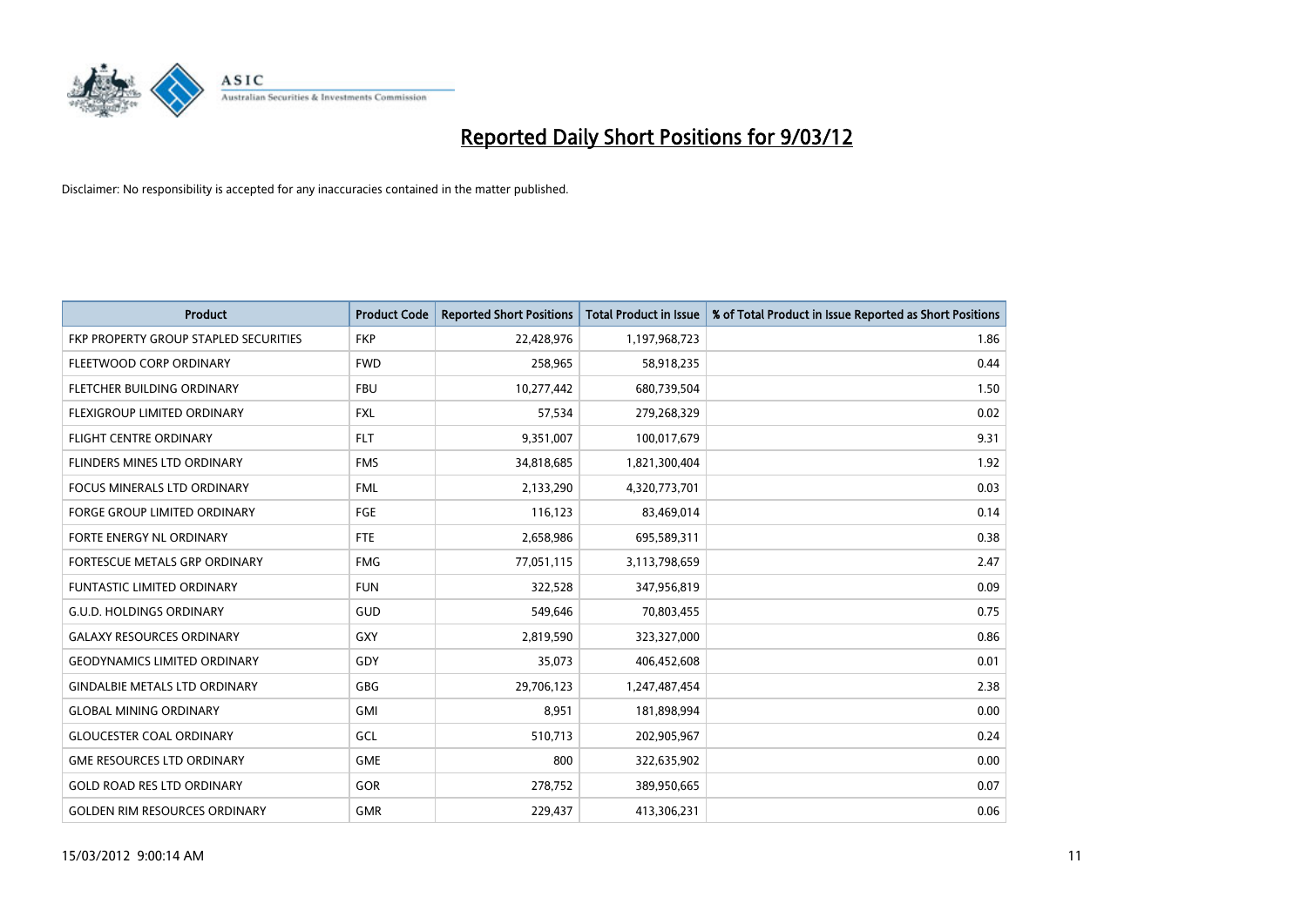

| <b>Product</b>                                   | <b>Product Code</b> | <b>Reported Short Positions</b> | <b>Total Product in Issue</b> | % of Total Product in Issue Reported as Short Positions |
|--------------------------------------------------|---------------------|---------------------------------|-------------------------------|---------------------------------------------------------|
| <b>GOLDEN WEST RESOURCE ORDINARY</b>             | GWR                 | 1,617                           | 192,142,447                   | 0.00                                                    |
| <b>GOODMAN FIELDER, ORDINARY</b>                 | <b>GFF</b>          | 45,904,983                      | 1,955,559,207                 | 2.34                                                    |
| <b>GOODMAN GROUP STAPLED US PROHIBIT.</b>        | <b>GMG</b>          | 59,267,876                      | 7,735,816,741                 | 0.77                                                    |
| <b>GPT GROUP STAPLED SEC.</b>                    | GPT                 | 19,311,915                      | 1,809,449,764                 | 1.06                                                    |
| <b>GRAINCORP LIMITED A CLASS ORDINARY</b>        | <b>GNC</b>          | 862,376                         | 198,318,900                   | 0.42                                                    |
| <b>GRANGE RESOURCES, ORDINARY</b>                | <b>GRR</b>          | 112,022                         | 1,154,359,727                 | 0.00                                                    |
| <b>GREENCAP LIMITED ORDINARY</b>                 | GCG                 | 1                               | 263,879,446                   | 0.00                                                    |
| <b>GREENLAND MIN EN LTD ORDINARY</b>             | GGG                 | 3,372,545                       | 416,390,488                   | 0.80                                                    |
| <b>GROWTHPOINT PROPERTY ORD/UNIT STAPLED SEC</b> | GOZ                 | 130,130                         | 291,904,374                   | 0.04                                                    |
| <b>GRYPHON MINERALS LTD ORDINARY</b>             | GRY                 | 2,651,235                       | 348,164,983                   | 0.76                                                    |
| <b>GUILDFORD COAL LTD ORDINARY</b>               | <b>GUF</b>          | 2,423,255                       | 239,649,486                   | 1.01                                                    |
| <b>GUINNESS PEAT GROUP. CDI 1:1</b>              | <b>GPG</b>          | 23,054                          | 276,950,593                   | 0.01                                                    |
| <b>GUIARAT NRE COAL LTD ORDINARY</b>             | <b>GNM</b>          | 120,000                         | 993,137,858                   | 0.01                                                    |
| <b>GUNNS LIMITED FORESTS</b>                     | <b>GNSPA</b>        | 31                              | 1,200,000                     | 0.00                                                    |
| <b>GUNNS LIMITED ORDINARY</b>                    | <b>GNS</b>          | 62,674,712                      | 848,401,559                   | 7.38                                                    |
| <b>GWA GROUP LTD ORDINARY</b>                    | <b>GWA</b>          | 12,534,547                      | 301,525,014                   | 4.18                                                    |
| <b>HARVEY NORMAN ORDINARY</b>                    | <b>HVN</b>          | 68,438,813                      | 1,062,316,784                 | 6.45                                                    |
| HASTIE GROUP LIMITED ORDINARY                    | <b>HST</b>          | 314,312                         | 137,353,504                   | 0.21                                                    |
| HASTINGS DIVERSIFIED STAPLED SECURITY            | <b>HDF</b>          | 382,972                         | 530,001,072                   | 0.07                                                    |
| <b>HAVILAH RESOURCES NL ORDINARY</b>             | <b>HAV</b>          | 75,177                          | 101,311,223                   | 0.07                                                    |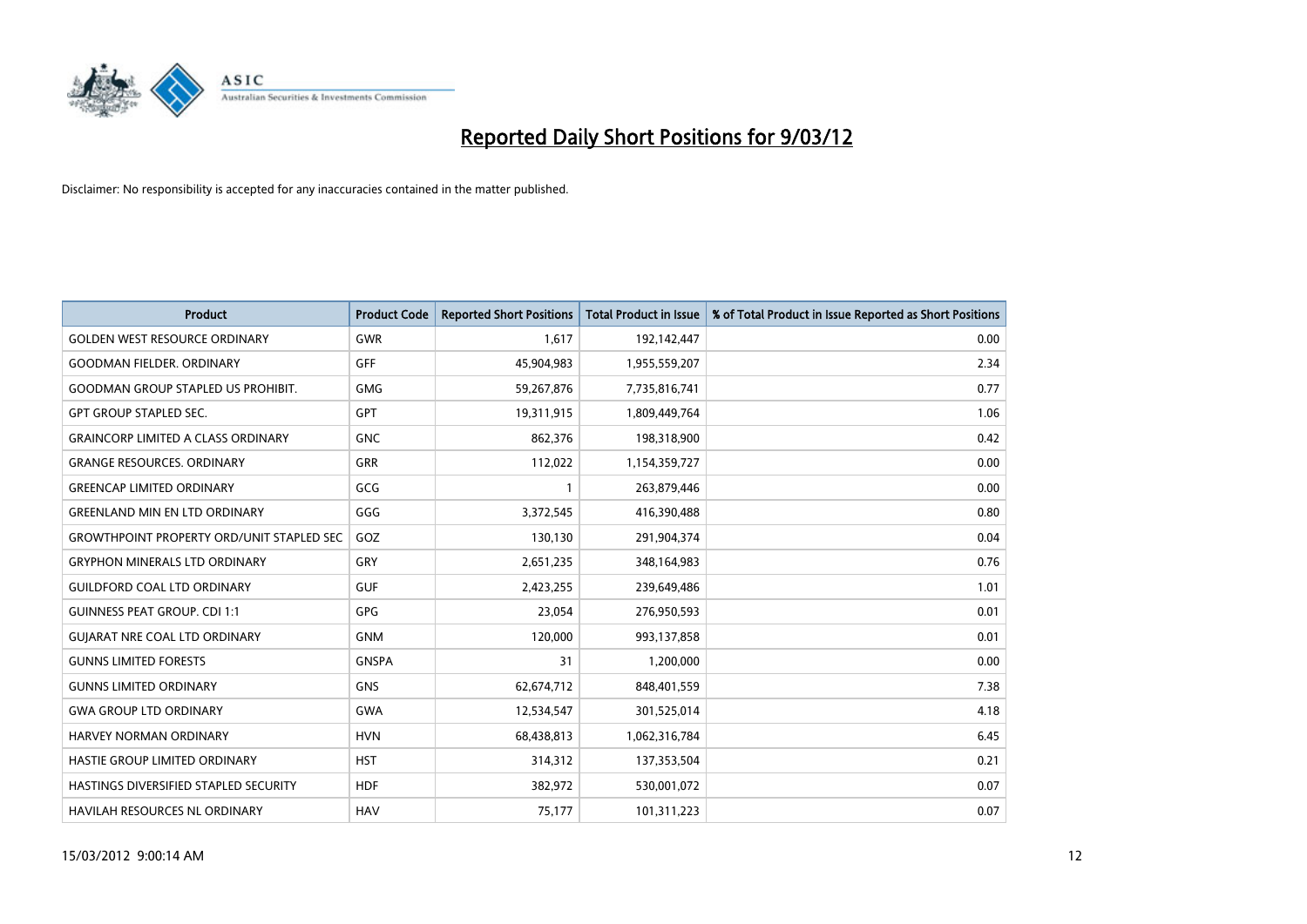

| <b>Product</b>                      | <b>Product Code</b> | <b>Reported Short Positions</b> | <b>Total Product in Issue</b> | % of Total Product in Issue Reported as Short Positions |
|-------------------------------------|---------------------|---------------------------------|-------------------------------|---------------------------------------------------------|
| <b>HEARTWARE INT INC CDI 35:1</b>   | <b>HIN</b>          | 250,122                         | 43,772,855                    | 0.57                                                    |
| <b>HENDERSON GROUP CDI 1:1</b>      | <b>HGG</b>          | 18,073,986                      | 653,764,818                   | 2.75                                                    |
| HFA HOLDINGS LIMITED ORDINARY       | <b>HFA</b>          | 8,273                           | 117,332,831                   | 0.00                                                    |
| HIGHLANDS PACIFIC ORDINARY          | <b>HIG</b>          | 2,623,147                       | 686,202,481                   | 0.38                                                    |
| HILLGROVE RES LTD ORDINARY          | <b>HGO</b>          | 9,420,852                       | 793,698,575                   | 1.18                                                    |
| HILLS HOLDINGS LTD ORDINARY         | <b>HIL</b>          | 3,604,013                       | 246,349,244                   | 1.45                                                    |
| HORIZON OIL LIMITED ORDINARY        | <b>HZN</b>          | 21,630,990                      | 1,130,811,515                 | 1.90                                                    |
| <b>IINET LIMITED ORDINARY</b>       | <b>IIN</b>          | 125,954                         | 160,968,847                   | 0.08                                                    |
| <b>ILUKA RESOURCES ORDINARY</b>     | <b>ILU</b>          | 19,943,974                      | 418,700,517                   | 4.77                                                    |
| <b>IMDEX LIMITED ORDINARY</b>       | <b>IMD</b>          | 1,385,813                       | 205,055,435                   | 0.66                                                    |
| IMF (AUSTRALIA) LTD ORDINARY        | <b>IMF</b>          | 386,537                         | 123,828,193                   | 0.30                                                    |
| <b>IMX RESOURCES LTD ORDINARY</b>   | <b>IXR</b>          | 20,000                          | 262,612,803                   | 0.01                                                    |
| <b>INCITEC PIVOT ORDINARY</b>       | IPL                 | 2,096,487                       | 1,628,730,107                 | 0.13                                                    |
| <b>INDEPENDENCE GROUP ORDINARY</b>  | <b>IGO</b>          | 6,479,424                       | 232,882,535                   | 2.77                                                    |
| <b>INDOPHIL RESOURCES ORDINARY</b>  | <b>IRN</b>          | 989,914                         | 1,203,146,194                 | 0.07                                                    |
| INDUSTREA LIMITED ORDINARY          | IDL                 | 1,957,893                       | 368,992,435                   | 0.52                                                    |
| INFIGEN ENERGY STAPLED SECURITIES   | <b>IFN</b>          | 6,159,356                       | 762,265,972                   | 0.82                                                    |
| ING RE COM GROUP STAPLED SECURITIES | ILF                 | 3,583                           | 441,029,194                   | 0.00                                                    |
| <b>INSURANCE AUSTRALIA ORDINARY</b> | <b>IAG</b>          | 10,810,769                      | 2,079,034,021                 | 0.51                                                    |
| INTEGRA MINING LTD. ORDINARY        | IGR                 | 7,671,524                       | 846,293,881                   | 0.90                                                    |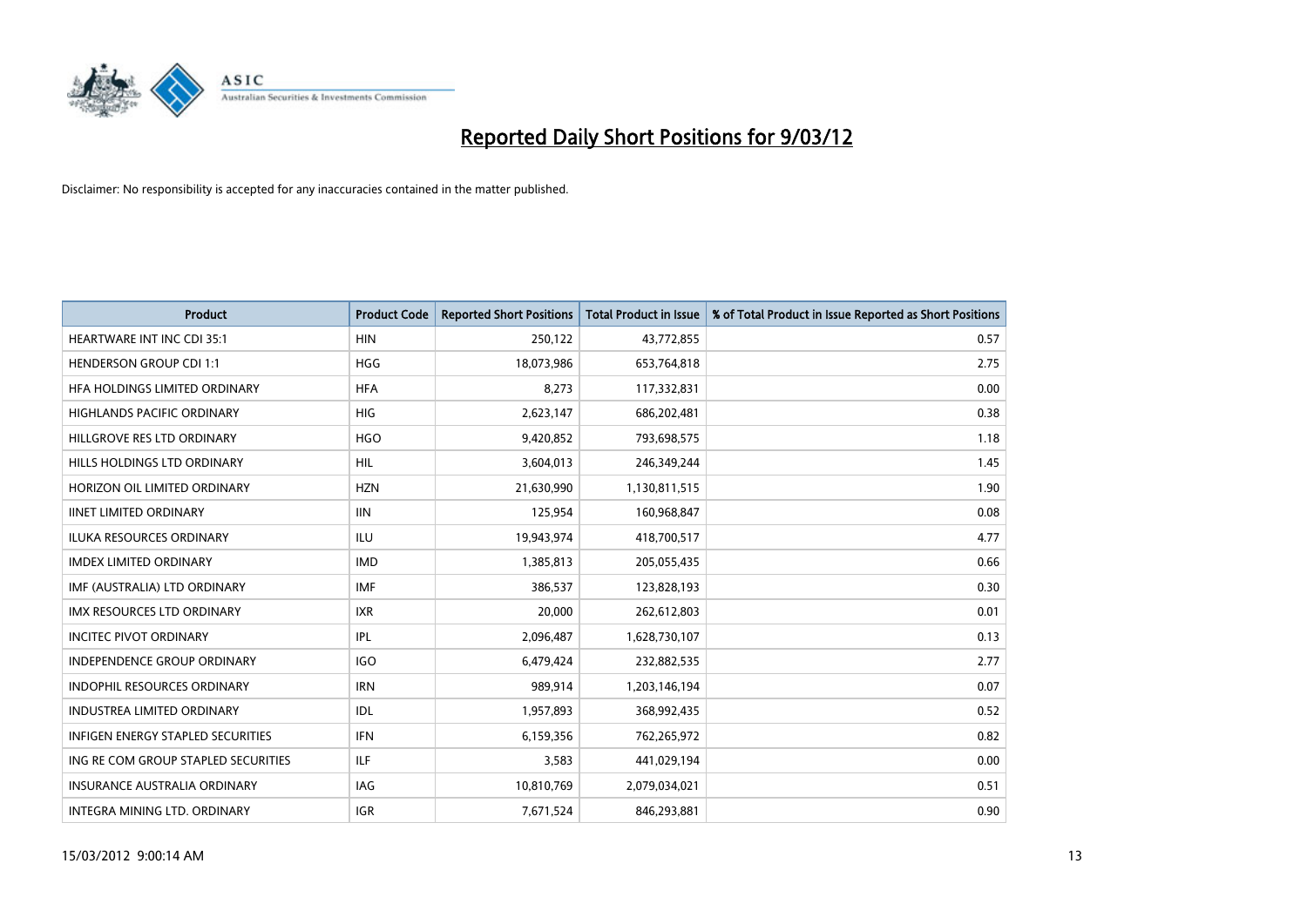

| <b>Product</b>                            | <b>Product Code</b> | <b>Reported Short Positions</b> | <b>Total Product in Issue</b> | % of Total Product in Issue Reported as Short Positions |
|-------------------------------------------|---------------------|---------------------------------|-------------------------------|---------------------------------------------------------|
| <b>INTREPID MINES ORDINARY</b>            | <b>IAU</b>          | 3,522,988                       | 524,401,963                   | 0.67                                                    |
| INVESTA OFFICE FUND STAPLED SECURITIES    | <b>IOF</b>          | 3,871,191                       | 2,657,463,999                 | 0.14                                                    |
| <b>INVOCARE LIMITED ORDINARY</b>          | <b>IVC</b>          | 2,167,498                       | 110,030,298                   | 1.95                                                    |
| ION LIMITED ORDINARY                      | <b>ION</b>          | 164,453                         | 256,365,105                   | 0.06                                                    |
| <b>IOOF HOLDINGS LTD ORDINARY</b>         | IFL                 | 720,632                         | 229,794,395                   | 0.32                                                    |
| <b>IRESS MARKET TECH. ORDINARY</b>        | <b>IRE</b>          | 1,880,482                       | 127,036,010                   | 1.48                                                    |
| <b>IRON ORE HOLDINGS ORDINARY</b>         | <b>IOH</b>          | 72,152                          | 166,137,005                   | 0.04                                                    |
| ISHARES MSCI AUS 200 ISHARES MSCI AUS 200 | IOZ                 | 74,060                          | 4,352,373                     | 1.70                                                    |
| ISHARES S&P HIGH DIV ISHARES S&P HIGH DIV | <b>IHD</b>          | 99,998                          | 2,903,027                     | 3.44                                                    |
| ISHARES SMALL ORDS ISHARES SMALL ORDS     | <b>ISO</b>          | 606,809                         | 5,703,165                     | 10.64                                                   |
| <b>IVANHOE AUSTRALIA ORDINARY</b>         | <b>IVA</b>          | 2,201,020                       | 552,640,295                   | 0.39                                                    |
| <b>JACKA RESOURCES LTD ORDINARY</b>       | <b>JKA</b>          | 1,493,893                       | 175,465,377                   | 0.85                                                    |
| JAMES HARDIE INDUST CHESS DEPOSITARY INT  | <b>IHX</b>          | 17,197,966                      | 435,765,577                   | 3.92                                                    |
| <b>IAMESON RESOURCES ORDINARY</b>         | JAL                 | 1,600,000                       | 154,783,676                   | 1.03                                                    |
| <b>JB HI-FI LIMITED ORDINARY</b>          | <b>IBH</b>          | 20,853,041                      | 98,850,643                    | 21.10                                                   |
| <b>JUPITER MINES ORDINARY</b>             | <b>IMS</b>          | 24,960                          | 1,806,834,044                 | 0.00                                                    |
| <b>KAGARA LTD ORDINARY</b>                | KZL                 | 12,937,412                      | 798,953,117                   | 1.61                                                    |
| KANGAROO RES LTD ORDINARY                 | <b>KRL</b>          | 149,952                         | 3,434,430,012                 | 0.00                                                    |
| KAROON GAS AUSTRALIA ORDINARY             | <b>KAR</b>          | 1,977,184                       | 221,420,769                   | 0.88                                                    |
| KATHMANDU HOLD LTD ORDINARY               | <b>KMD</b>          | 1,514,820                       | 200,000,000                   | 0.75                                                    |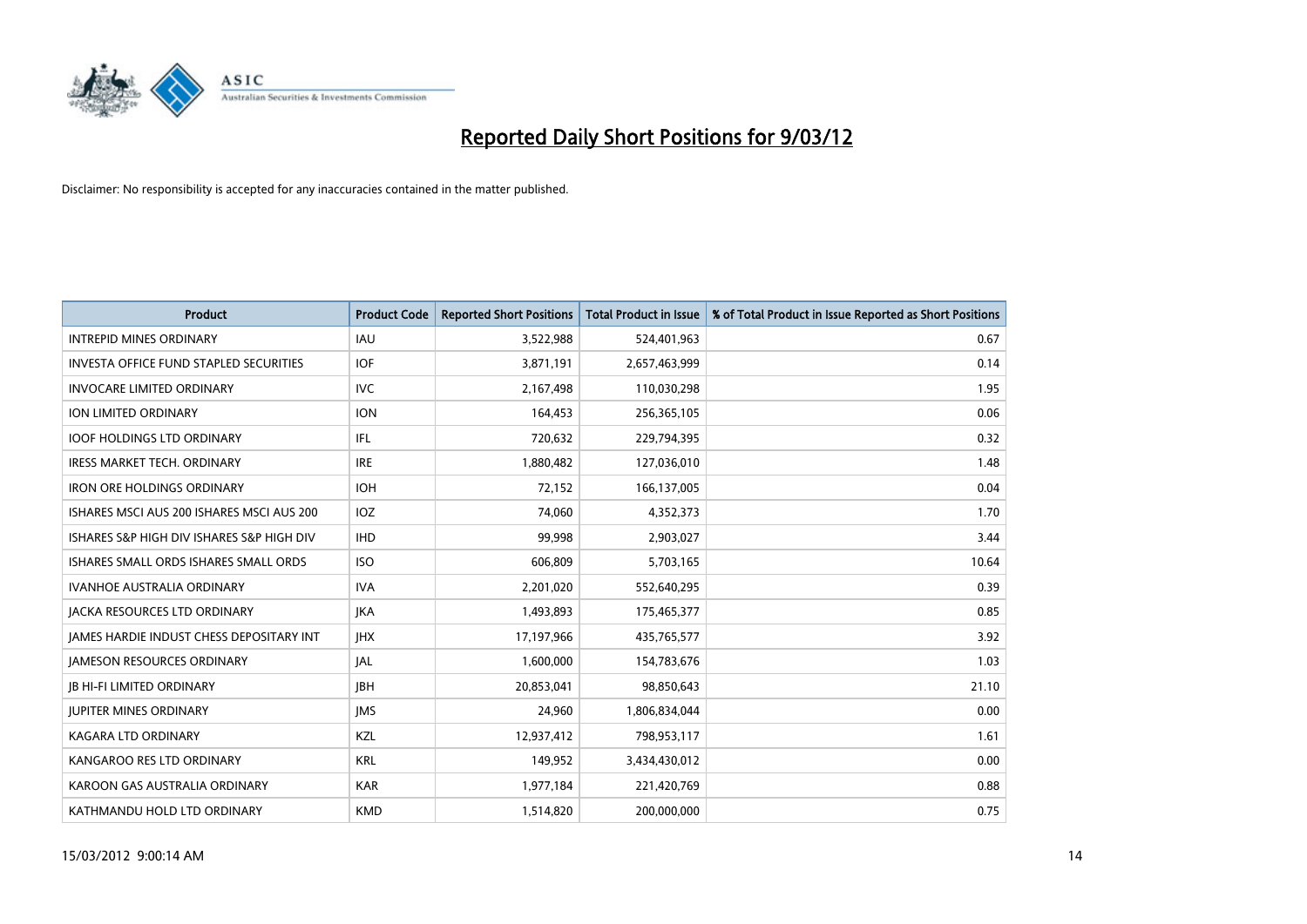

| <b>Product</b>                        | <b>Product Code</b> | <b>Reported Short Positions</b> | <b>Total Product in Issue</b> | % of Total Product in Issue Reported as Short Positions |
|---------------------------------------|---------------------|---------------------------------|-------------------------------|---------------------------------------------------------|
| <b>KBL MINING LIMITED ORDINARY</b>    | <b>KBL</b>          | 1.820                           | 214,798,016                   | 0.00                                                    |
| <b>KENTOR GOLD LIMITED ORDINARY</b>   | KGL                 | 22,190                          | 106,209,874                   | 0.02                                                    |
| <b>KEYBRIDGE CAPITAL ORDINARY</b>     | <b>KBC</b>          | 6,000                           | 172,070,564                   | 0.00                                                    |
| KINGSGATE CONSOLID. ORDINARY          | <b>KCN</b>          | 3,151,404                       | 150,876,565                   | 2.08                                                    |
| KINGSROSE MINING LTD ORDINARY         | <b>KRM</b>          | 259,910                         | 275,728,192                   | 0.08                                                    |
| LEIGHTON HOLDINGS ORDINARY            | LEI                 | 6,666,331                       | 337,087,596                   | 1.94                                                    |
| LEND LEASE GROUP UNIT/ORD STAPLED     | LLC                 | 2,173,931                       | 571,804,090                   | 0.38                                                    |
| LINC ENERGY LTD ORDINARY              | <b>LNC</b>          | 13,552,519                      | 504,487,631                   | 2.67                                                    |
| LIQUEFIED NATURAL ORDINARY            | <b>LNG</b>          | 272,800                         | 267,699,015                   | 0.10                                                    |
| LYCOPODIUM LIMITED ORDINARY           | LYL                 | 1,032                           | 38,655,103                    | 0.00                                                    |
| <b>LYNAS CORPORATION ORDINARY</b>     | <b>LYC</b>          | 154,801,576                     | 1,714,396,913                 | 9.03                                                    |
| M2 TELECOMMUNICATION ORDINARY         | <b>MTU</b>          | 100,640                         | 124,543,385                   | 0.07                                                    |
| <b>MACMAHON HOLDINGS ORDINARY</b>     | <b>MAH</b>          | 4,322,067                       | 738,631,705                   | 0.59                                                    |
| MACQ ATLAS ROADS GRP ORDINARY STAPLED | <b>MQA</b>          | 8,949,534                       | 464,279,594                   | 1.94                                                    |
| MACQUARIE GROUP LTD ORDINARY          | <b>MQG</b>          | 6,349,616                       | 348,584,383                   | 1.81                                                    |
| MANHATTAN CORP LTD ORDINARY           | <b>MHC</b>          | 20,000                          | 93,330,398                    | 0.02                                                    |
| MARENGO MINING ORDINARY               | <b>MGO</b>          | 39,850                          | 1,002,559,863                 | 0.00                                                    |
| <b>MATRIX C &amp; E LTD ORDINARY</b>  | <b>MCE</b>          | 495,055                         | 77,081,507                    | 0.63                                                    |
| MCMILLAN SHAKESPEARE ORDINARY         | <b>MMS</b>          | 431,669                         | 70,639,319                    | 0.59                                                    |
| MCPHERSON'S LTD ORDINARY              | <b>MCP</b>          | 14,050                          | 72,401,758                    | 0.02                                                    |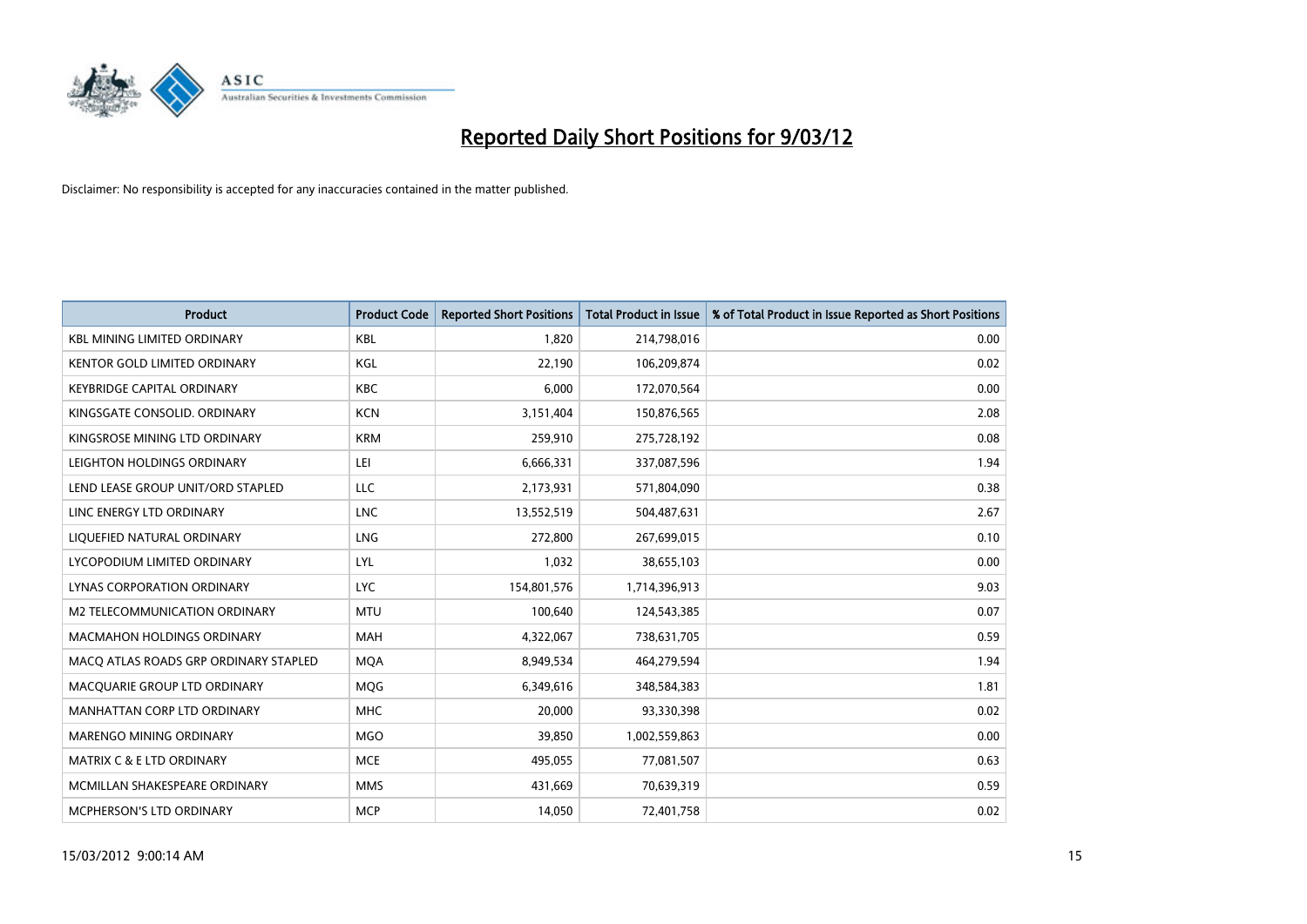

| <b>Product</b>                  | <b>Product Code</b> | <b>Reported Short Positions</b> | <b>Total Product in Issue</b> | % of Total Product in Issue Reported as Short Positions |
|---------------------------------|---------------------|---------------------------------|-------------------------------|---------------------------------------------------------|
| MEDUSA MINING LTD ORDINARY      | <b>MML</b>          | 3,111,379                       | 188,903,911                   | 1.63                                                    |
| MELBOURNE IT LIMITED ORDINARY   | <b>MLB</b>          | 145,977                         | 81,352,178                    | 0.17                                                    |
| MEO AUSTRALIA LTD ORDINARY      | <b>MEO</b>          | 5,686,964                       | 539,913,260                   | 1.06                                                    |
| <b>MERMAID MARINE ORDINARY</b>  | <b>MRM</b>          | 901,559                         | 217,991,983                   | 0.41                                                    |
| MESOBLAST LIMITED ORDINARY      | <b>MSB</b>          | 13,431,805                      | 284,478,361                   | 4.74                                                    |
| METALS X LIMITED ORDINARY       | <b>MLX</b>          | 664,291                         | 1,320,540,009                 | 0.06                                                    |
| METCASH LIMITED ORDINARY        | <b>MTS</b>          | 30,957,518                      | 771,345,864                   | 4.00                                                    |
| METGASCO LIMITED ORDINARY       | <b>MEL</b>          | 353,715                         | 338,592,672                   | 0.10                                                    |
| METMINCO LIMITED ORDINARY       | <b>MNC</b>          | 1,416,273                       | 1,749,541,573                 | 0.08                                                    |
| MHM METALS LIMITED ORDINARY     | <b>MHM</b>          | 83,167                          | 104,133,018                   | 0.08                                                    |
| MICLYN EXP OFFSHR ORDINARY      | <b>MIO</b>          | 78,237                          | 278,515,705                   | 0.02                                                    |
| MINCOR RESOURCES NL ORDINARY    | <b>MCR</b>          | 1,743,619                       | 194,749,889                   | 0.89                                                    |
| MINERAL DEPOSITS ORDINARY       | <b>MDL</b>          | 206,980                         | 83,538,786                    | 0.25                                                    |
| MINERAL RESOURCES, ORDINARY     | <b>MIN</b>          | 186,450                         | 184,706,489                   | 0.10                                                    |
| MIRABELA NICKEL LTD ORDINARY    | <b>MBN</b>          | 8,917,402                       | 492,516,163                   | 1.84                                                    |
| MIRVAC GROUP STAPLED SECURITIES | <b>MGR</b>          | 10,596,107                      | 3,416,996,915                 | 0.29                                                    |
| MOLOPO ENERGY LTD ORDINARY      | <b>MPO</b>          | 700,801                         | 245,579,810                   | 0.28                                                    |
| MOLY MINES LIMITED ORDINARY     | <b>MOL</b>          | 51,734                          | 384,893,989                   | 0.01                                                    |
| MONADELPHOUS GROUP ORDINARY     | <b>MND</b>          | 1,590,556                       | 88,674,327                    | 1.79                                                    |
| MORTGAGE CHOICE LTD ORDINARY    | <b>MOC</b>          | 2,249,274                       | 120,319,572                   | 1.87                                                    |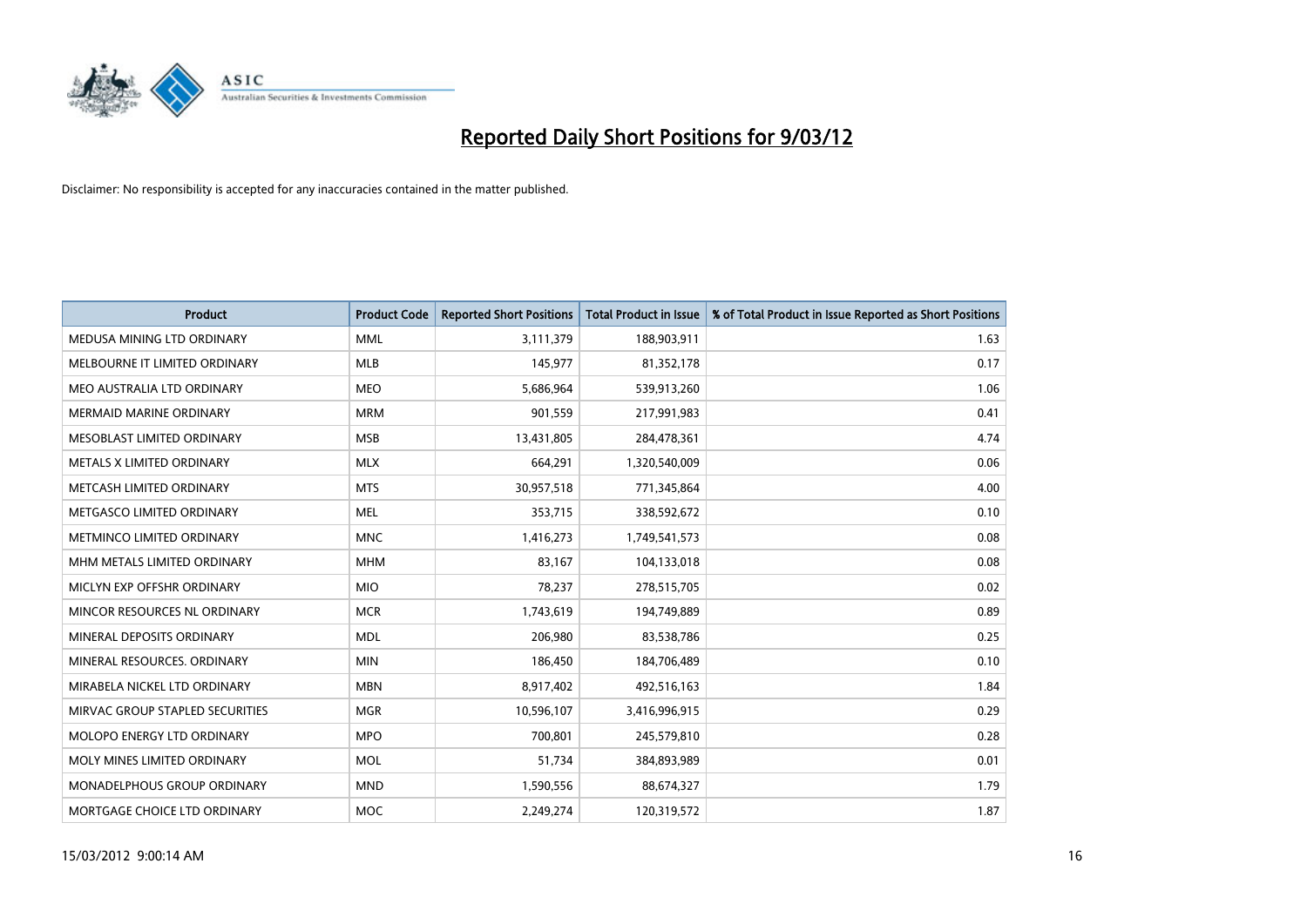

| <b>Product</b>                    | <b>Product Code</b> | <b>Reported Short Positions</b> | <b>Total Product in Issue</b> | % of Total Product in Issue Reported as Short Positions |
|-----------------------------------|---------------------|---------------------------------|-------------------------------|---------------------------------------------------------|
| <b>MOUNT GIBSON IRON ORDINARY</b> | <b>MGX</b>          | 7,490,113                       | 1,082,570,693                 | 0.69                                                    |
| MSF SUGAR LIMITED ORDINARY        | <b>MSF</b>          | 9,541                           | 69,551,601                    | 0.01                                                    |
| MULTIPLEX SITES SITES             | <b>MXUPA</b>        | 23                              | 4,500,000                     | 0.00                                                    |
| MURCHISON METALS LTD ORDINARY     | <b>MMX</b>          | 5,577,004                       | 449,867,777                   | 1.23                                                    |
| <b>MYER HOLDINGS LTD ORDINARY</b> | <b>MYR</b>          | 63,288,651                      | 583,384,551                   | 10.85                                                   |
| <b>MYSTATE LIMITED ORDINARY</b>   | <b>MYS</b>          | 1,400                           | 86,963,862                    | 0.00                                                    |
| NATIONAL AUST. BANK ORDINARY      | <b>NAB</b>          | 15,504,088                      | 2,238,777,689                 | 0.65                                                    |
| NATURAL FUEL LIMITED ORDINARY     | <b>NFL</b>          | $\mathbf{1}$                    | 1,121,912                     | 0.00                                                    |
| NAVIGATOR RESOURCES ORDINARY      | <b>NAV</b>          | 500                             | 2,222,216,576                 | 0.00                                                    |
| NAVITAS LIMITED ORDINARY          | <b>NVT</b>          | 7,903,496                       | 375,318,628                   | 2.08                                                    |
| NEON ENERGY LIMITED ORDINARY      | <b>NEN</b>          | 320,663                         | 436,414,518                   | 0.07                                                    |
| NEPTUNE MARINE ORDINARY           | <b>NMS</b>          | 182,593                         | 1,748,545,632                 | 0.01                                                    |
| NEW HOPE CORPORATION ORDINARY     | <b>NHC</b>          | 531,000                         | 830,411,534                   | 0.05                                                    |
| NEWCREST MINING ORDINARY          | <b>NCM</b>          | 3,082,910                       | 764,960,000                   | 0.37                                                    |
| NEWS CORP A NON-VOTING CDI        | <b>NWSLV</b>        | 1,692,251                       | 1,663,296,607                 | 0.10                                                    |
| NEWS CORP B VOTING CDI            | <b>NWS</b>          | 2,509,733                       | 798,520,953                   | 0.29                                                    |
| NEXBIS LIMITED ORDINARY           | <b>NBS</b>          | 63,733                          | 798,356,704                   | 0.01                                                    |
| NEXTDC LIMITED ORDINARY           | <b>NXT</b>          | 37,841                          | 123,533,558                   | 0.03                                                    |
| NEXUS ENERGY LIMITED ORDINARY     | <b>NXS</b>          | 4,816,924                       | 1,326,821,159                 | 0.35                                                    |
| NIB HOLDINGS LIMITED ORDINARY     | <b>NHF</b>          | 132,669                         | 466,502,955                   | 0.02                                                    |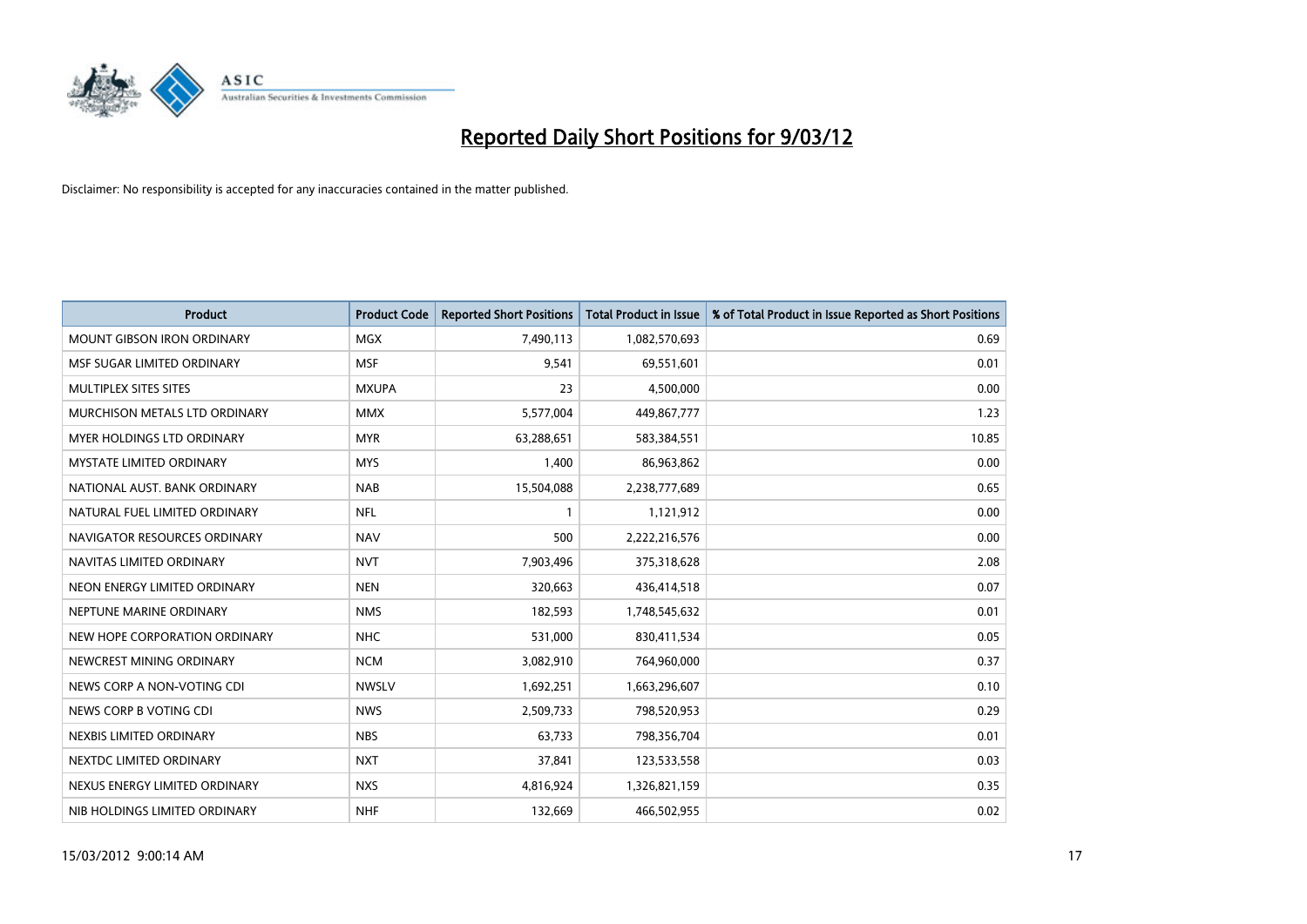

| <b>Product</b>                        | <b>Product Code</b> | <b>Reported Short Positions</b> | <b>Total Product in Issue</b> | % of Total Product in Issue Reported as Short Positions |
|---------------------------------------|---------------------|---------------------------------|-------------------------------|---------------------------------------------------------|
| NIDO PETROLEUM ORDINARY               | <b>NDO</b>          | 105,313                         | 1,389,163,151                 | 0.01                                                    |
| NKWE PLATINUM 10C US COMMON           | <b>NKP</b>          | 749                             | 559,651,184                   | 0.00                                                    |
| NOBLE MINERAL RES ORDINARY            | <b>NMG</b>          | 1,409,585                       | 550,620,653                   | 0.25                                                    |
| NORTHERN IRON LTD ORDINARY            | <b>NFE</b>          | 1,202,138                       | 369,980,113                   | 0.31                                                    |
| NORTHERN STAR ORDINARY                | <b>NST</b>          | 10,191                          | 402,170,706                   | 0.00                                                    |
| NRW HOLDINGS LIMITED ORDINARY         | <b>NWH</b>          | 77,784                          | 278,888,011                   | 0.03                                                    |
| NUCOAL RESOURCES LTD ORDINARY         | <b>NCR</b>          | 34,000                          | 747,499,169                   | 0.00                                                    |
| NUFARM LIMITED ORDINARY               | <b>NUF</b>          | 3,573,126                       | 262,018,057                   | 1.35                                                    |
| OAKTON LIMITED ORDINARY               | <b>OKN</b>          | 1,108,748                       | 93,800,235                    | 1.18                                                    |
| OCEANAGOLD CORP. CHESS DEPOSITARY INT | <b>OGC</b>          | 1,111,144                       | 262,827,709                   | 0.41                                                    |
| OCEANIA CAPITAL LTD ORDINARY          | <b>OCP</b>          | 2,500                           | 25,677,757                    | 0.01                                                    |
| OIL SEARCH LTD ORDINARY               | OSH                 | 9,669,340                       | 1,325,155,171                 | 0.70                                                    |
| OM HOLDINGS LIMITED ORDINARY          | OMH                 | 5,516,869                       | 579,105,150                   | 0.94                                                    |
| ONESTEEL LIMITED ORDINARY             | OST                 | 42,023,288                      | 1,342,393,583                 | 3.09                                                    |
| ORICA LIMITED ORDINARY                | ORI                 | 4,540,381                       | 365,007,037                   | 1.23                                                    |
| ORIGIN ENERGY ORDINARY                | ORG                 | 4,400,557                       | 1,086,243,519                 | 0.43                                                    |
| OROCOBRE LIMITED ORDINARY             | <b>ORE</b>          | 83,718                          | 103,195,029                   | 0.07                                                    |
| OROTONGROUP LIMITED ORDINARY          | ORL                 | 7,103                           | 40,880,902                    | 0.01                                                    |
| OTTO ENERGY LIMITED ORDINARY          | <b>OEL</b>          | 109,204                         | 1,138,290,071                 | 0.01                                                    |
| OZ MINERALS ORDINARY                  | OZL                 | 7,540,262                       | 314,619,580                   | 2.38                                                    |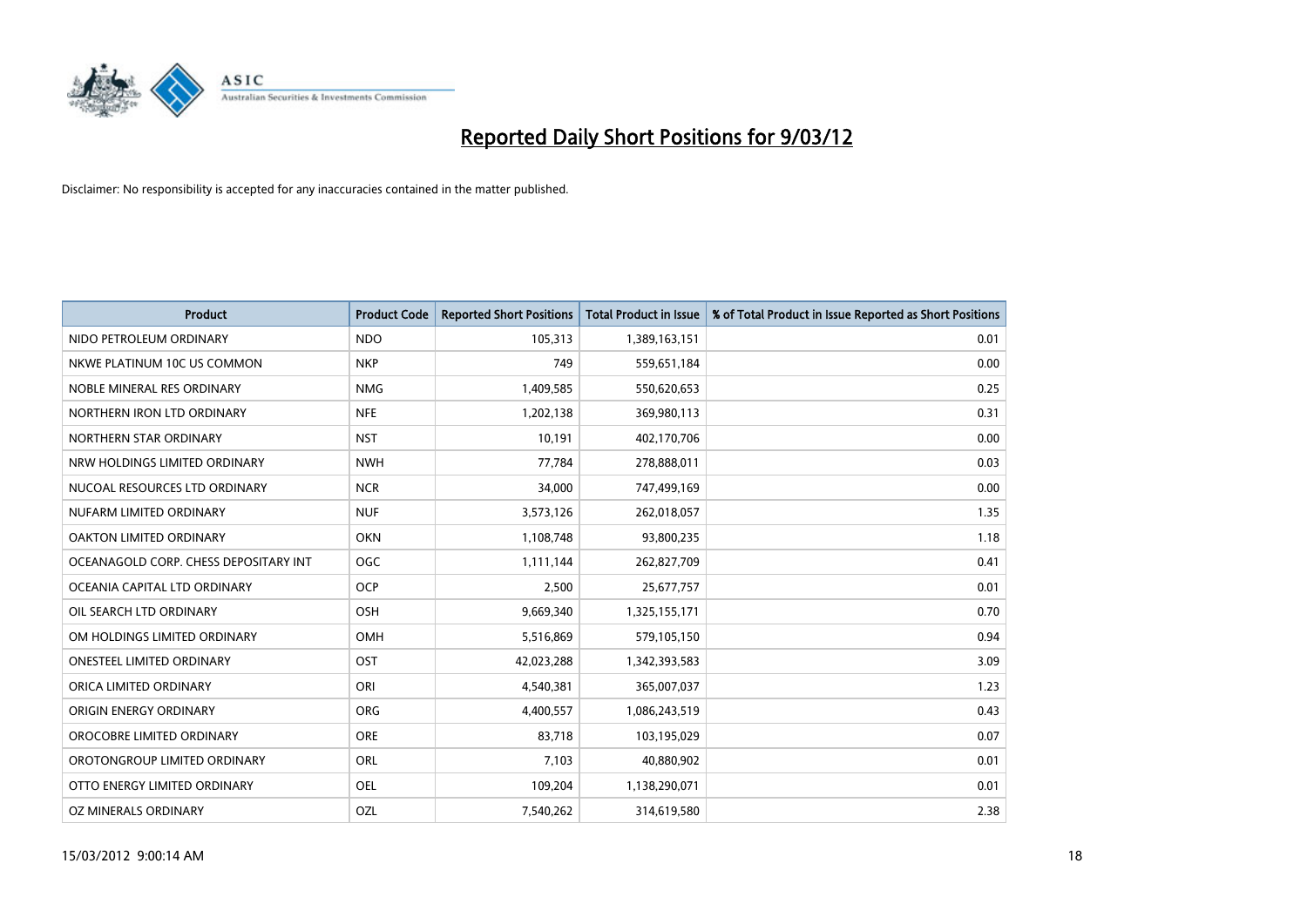

| <b>Product</b>                 | <b>Product Code</b> | <b>Reported Short Positions</b> | <b>Total Product in Issue</b> | % of Total Product in Issue Reported as Short Positions |
|--------------------------------|---------------------|---------------------------------|-------------------------------|---------------------------------------------------------|
| <b>PACIFIC BRANDS ORDINARY</b> | <b>PBG</b>          | 6,001,938                       | 912,915,695                   | 0.66                                                    |
| PALADIN ENERGY LTD ORDINARY    | <b>PDN</b>          | 28,389,380                      | 835,645,290                   | 3.39                                                    |
| PANAUST LIMITED ORDINARY       | <b>PNA</b>          | 8,715,692                       | 602,450,076                   | 1.45                                                    |
| PANCONTINENTAL OIL ORDINARY    | PCL                 | 69,797                          | 860,779,809                   | 0.01                                                    |
| PANORAMIC RESOURCES ORDINARY   | PAN                 | 906,542                         | 207,050,710                   | 0.43                                                    |
| PAPERLINX LIMITED ORDINARY     | <b>PPX</b>          | 10,566,168                      | 609,280,761                   | 1.73                                                    |
| PAPILLON RES LTD ORDINARY      | <b>PIR</b>          | 77,358                          | 239,052,009                   | 0.03                                                    |
| PATTIES FOODS LTD ORDINARY     | PFL                 | 1,659                           | 138,989,223                   | 0.00                                                    |
| PEET LIMITED ORDINARY          | <b>PPC</b>          | 144,111                         | 320,170,604                   | 0.04                                                    |
| PENINSULA ENERGY LTD ORDINARY  | <b>PEN</b>          | 1,168,271                       | 2,141,017,026                 | 0.06                                                    |
| PERILYA LIMITED ORDINARY       | <b>PEM</b>          | 110,040                         | 769,316,426                   | 0.01                                                    |
| PERPETUAL LIMITED ORDINARY     | PPT                 | 2,344,430                       | 41,980,678                    | 5.58                                                    |
| PERSEUS MINING LTD ORDINARY    | PRU                 | 4,227,317                       | 457,502,088                   | 0.91                                                    |
| PETSEC ENERGY ORDINARY         | <b>PSA</b>          | 223,332                         | 235,283,622                   | 0.09                                                    |
| PHARMAXIS LTD ORDINARY         | <b>PXS</b>          | 2,259,280                       | 305,890,989                   | 0.74                                                    |
| PHOTON GROUP LTD ORDINARY      | PGA                 | 250,510                         | 1,540,886,866                 | 0.02                                                    |
| PLATINUM ASSET ORDINARY        | <b>PTM</b>          | 8,330,713                       | 561,347,878                   | 1.49                                                    |
| PLATINUM AUSTRALIA ORDINARY    | <b>PLA</b>          | 2,445,978                       | 504,968,043                   | 0.47                                                    |
| PLATINUM CAPITAL LTD ORDINARY  | <b>PMC</b>          | $\mathbf{1}$                    | 165,756,878                   | 0.00                                                    |
| PMI GOLD CORP CDI 1:1          | <b>PVM</b>          | 6,302                           | 56,771,872                    | 0.01                                                    |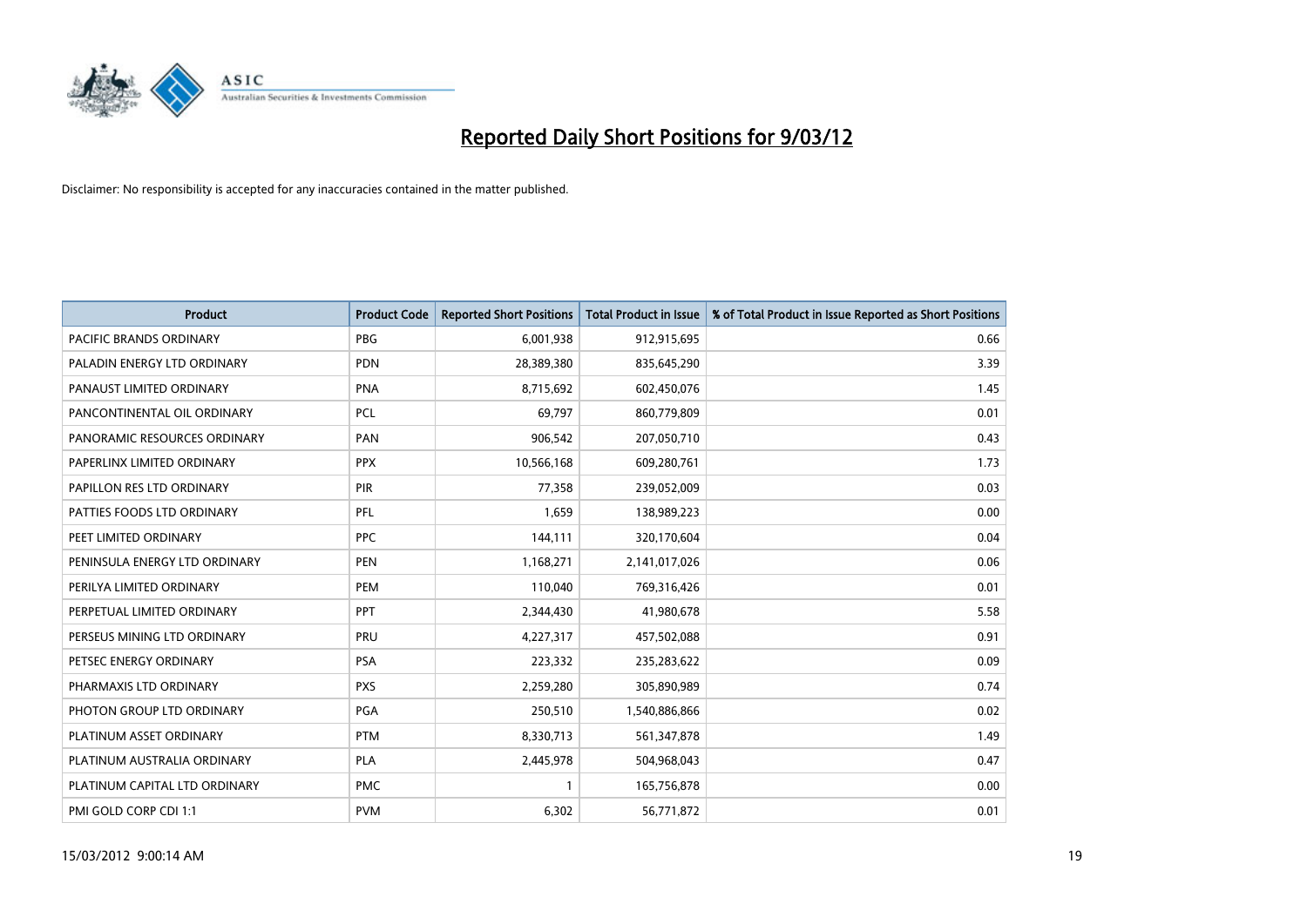

| <b>Product</b>                      | <b>Product Code</b> | <b>Reported Short Positions</b> | <b>Total Product in Issue</b> | % of Total Product in Issue Reported as Short Positions |
|-------------------------------------|---------------------|---------------------------------|-------------------------------|---------------------------------------------------------|
| PMP LIMITED ORDINARY                | <b>PMP</b>          | 29,265                          | 325,461,328                   | 0.01                                                    |
| PORT BOUVARD LIMITED ORDINARY       | <b>PBD</b>          | 6,754                           | 593,868,295                   | 0.00                                                    |
| PREMIER INVESTMENTS ORDINARY        | <b>PMV</b>          | 546,276                         | 155,062,831                   | 0.35                                                    |
| PRIMA BIOMED LTD ORDINARY           | <b>PRR</b>          | 5,940,967                       | 1,064,963,388                 | 0.56                                                    |
| PRIMARY HEALTH CARE ORDINARY        | <b>PRY</b>          | 10,301,441                      | 500,386,679                   | 2.06                                                    |
| PRIME MEDIA GRP LTD ORDINARY        | PRT                 | $\overline{2}$                  | 366,330,303                   | 0.00                                                    |
| PRIMEAG AUSTRALIA ORDINARY          | PAG                 | 19,405                          | 266,394,444                   | 0.01                                                    |
| PROGEN PHARMACEUTIC ORDINARY        | PGL                 | 151,596                         | 24,709,097                    | 0.61                                                    |
| PROGRAMMED ORDINARY                 | <b>PRG</b>          | 527,232                         | 118,173,778                   | 0.43                                                    |
| <b>PSIVIDA CORP CDI 1:1</b>         | <b>PVA</b>          | 6,878                           | 8,973,987                     | 0.08                                                    |
| <b>QANTAS AIRWAYS ORDINARY</b>      | QAN                 | 43,137,021                      | 2,265,123,620                 | 1.91                                                    |
| OBE INSURANCE GROUP ORDINARY        | QBE                 | 21,612,218                      | 1,157,601,767                 | 1.84                                                    |
| OR NATIONAL LIMITED ORDINARY        | <b>ORN</b>          | 12,898,303                      | 2,440,000,000                 | 0.53                                                    |
| ORXPHARMA LTD ORDINARY              | <b>QRX</b>          | 675,653                         | 144,459,706                   | 0.46                                                    |
| <b>QUBE LOGISTICS HLDG ORDINARY</b> | <b>QUB</b>          | 2,043,726                       | 889,404,644                   | 0.21                                                    |
| RAMELIUS RESOURCES ORDINARY         | <b>RMS</b>          | 1,026,773                       | 335,775,519                   | 0.29                                                    |
| RAMSAY HEALTH CARE ORDINARY         | <b>RHC</b>          | 1,495,565                       | 202,081,252                   | 0.71                                                    |
| <b>RCR TOMLINSON ORDINARY</b>       | <b>RCR</b>          | 69,011                          | 134,028,849                   | 0.05                                                    |
| <b>REA GROUP ORDINARY</b>           | <b>REA</b>          | 393,550                         | 131,714,699                   | 0.31                                                    |
| RECKON LIMITED ORDINARY             | <b>RKN</b>          | 807,313                         | 132,839,672                   | 0.61                                                    |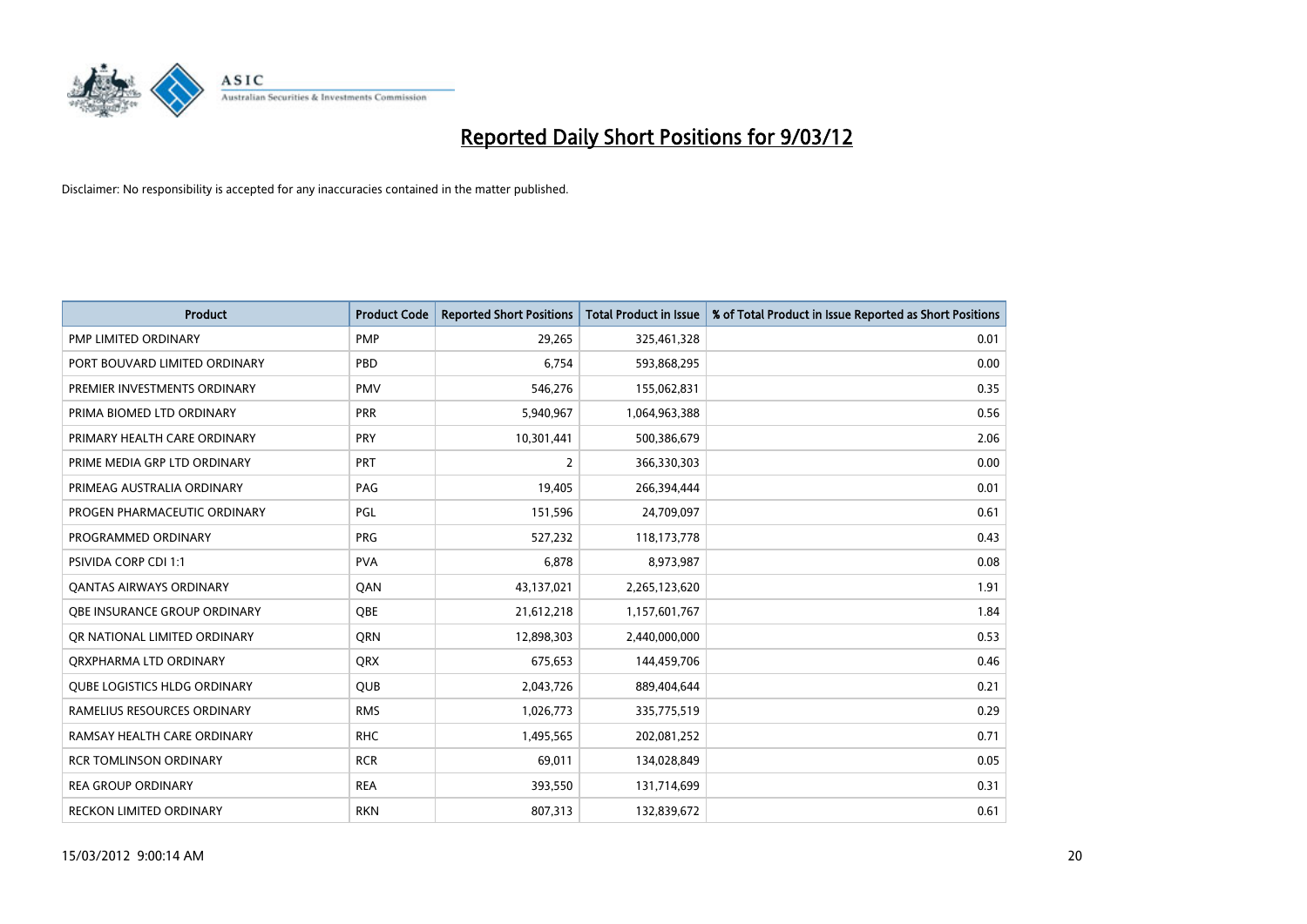

| <b>Product</b>                      | <b>Product Code</b> | <b>Reported Short Positions</b> | <b>Total Product in Issue</b> | % of Total Product in Issue Reported as Short Positions |
|-------------------------------------|---------------------|---------------------------------|-------------------------------|---------------------------------------------------------|
| <b>RED 5 LIMITED ORDINARY</b>       | <b>RED</b>          | 9,713                           | 128,412,536                   | 0.01                                                    |
| <b>RED FORK ENERGY ORDINARY</b>     | <b>RFE</b>          | 15,088                          | 310,229,853                   | 0.00                                                    |
| REDBANK ENERGY LTD ORDINARY         | <b>AEI</b>          | 19                              | 786,287                       | 0.00                                                    |
| REED RESOURCES LTD ORDINARY         | <b>RDR</b>          | 268,204                         | 264,742,501                   | 0.10                                                    |
| REGIONAL EXPRESS ORDINARY           | <b>REX</b>          | 20,799                          | 121,254,902                   | 0.02                                                    |
| <b>REGIS RESOURCES ORDINARY</b>     | <b>RRL</b>          | 2,539,994                       | 439,461,863                   | 0.56                                                    |
| RESMED INC CDI 10:1                 | <b>RMD</b>          | 7,784,192                       | 1,556,242,300                 | 0.49                                                    |
| RESOLUTE MINING ORDINARY            | <b>RSG</b>          | 1,776,265                       | 655,756,462                   | 0.26                                                    |
| <b>RESOURCE GENERATION ORDINARY</b> | <b>RES</b>          | 157,911                         | 262,895,652                   | 0.06                                                    |
| REVERSE CORP LIMITED ORDINARY       | <b>REF</b>          | 26,041                          | 92,382,175                    | 0.03                                                    |
| REX MINERALS LIMITED ORDINARY       | <b>RXM</b>          | 1,025,660                       | 153,847,284                   | 0.67                                                    |
| RHG LIMITED ORDINARY                | <b>RHG</b>          | 46,284                          | 308,483,177                   | 0.01                                                    |
| RIALTO ENERGY ORDINARY              | <b>RIA</b>          | 21,288,877                      | 600,310,224                   | 3.55                                                    |
| RIDLEY CORPORATION ORDINARY         | <b>RIC</b>          | 75,505                          | 307,817,071                   | 0.02                                                    |
| RIO TINTO LIMITED ORDINARY          | <b>RIO</b>          | 19,619,301                      | 435,758,720                   | 4.45                                                    |
| RIVERCITY MOTORWAY STAPLED          | <b>RCY</b>          | 132,000                         | 957,010,115                   | 0.01                                                    |
| ROC OIL COMPANY ORDINARY            | <b>ROC</b>          | 5,102,518                       | 682,506,352                   | 0.74                                                    |
| ROYAL WOLF HOLDINGS ORDINARY        | <b>RWH</b>          | 60,000                          | 100,387,052                   | 0.06                                                    |
| SAI GLOBAL LIMITED ORDINARY         | SAI                 | 2,480,744                       | 202,469,239                   | 1.23                                                    |
| SALMAT LIMITED ORDINARY             | <b>SLM</b>          | 247,522                         | 159,802,174                   | 0.15                                                    |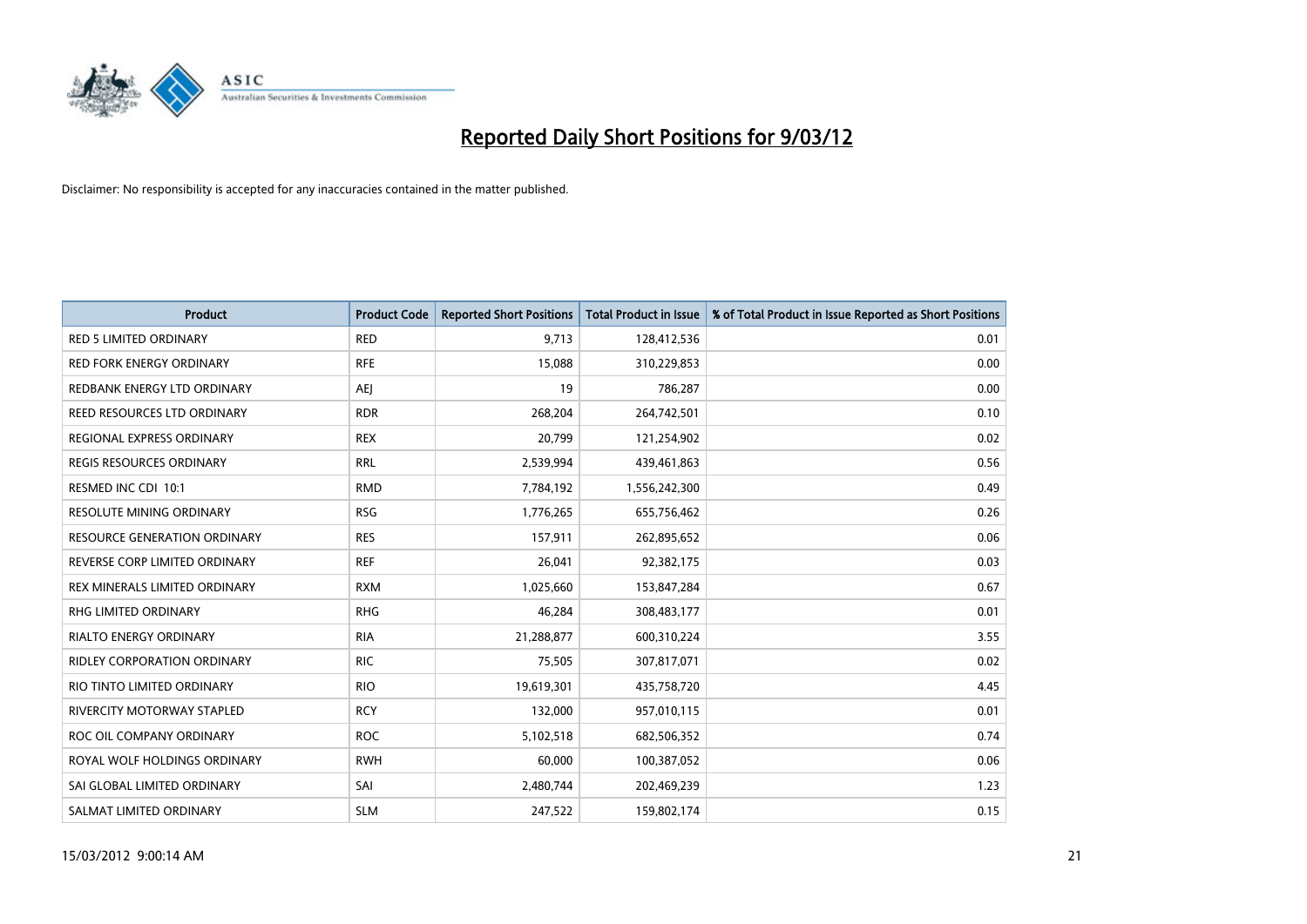

| <b>Product</b>                           | <b>Product Code</b> | <b>Reported Short Positions</b> | <b>Total Product in Issue</b> | % of Total Product in Issue Reported as Short Positions |
|------------------------------------------|---------------------|---------------------------------|-------------------------------|---------------------------------------------------------|
| SAMSON OIL & GAS LTD ORDINARY            | SSN                 | 2,624,980                       | 1,751,472,420                 | 0.14                                                    |
| SANDFIRE RESOURCES ORDINARY              | <b>SFR</b>          | 1,604,275                       | 151,113,635                   | 1.08                                                    |
| <b>SANTOS LTD ORDINARY</b>               | <b>STO</b>          | 9,299,321                       | 942,518,741                   | 0.97                                                    |
| SARACEN MINERAL ORDINARY                 | <b>SAR</b>          | 594,134                         | 593,993,240                   | 0.11                                                    |
| SEDGMAN LIMITED ORDINARY                 | <b>SDM</b>          | 191,656                         | 212,715,619                   | 0.09                                                    |
| SEEK LIMITED ORDINARY                    | <b>SEK</b>          | 13,109,820                      | 337,101,307                   | 3.89                                                    |
| SEGUE RESOURCES ORDINARY                 | <b>SEG</b>          | 150,000                         | 531,348,756                   | 0.03                                                    |
| SENETAS CORPORATION ORDINARY             | <b>SEN</b>          | 756,999                         | 463,105,195                   | 0.16                                                    |
| SENEX ENERGY LIMITED ORDINARY            | SXY                 | 745,377                         | 923,847,416                   | 0.08                                                    |
| SERVCORP LIMITED ORDINARY                | SRV                 | 77,000                          | 98,440,807                    | 0.08                                                    |
| SERVICE STREAM ORDINARY                  | <b>SSM</b>          | 303,467                         | 283,418,867                   | 0.11                                                    |
| SEVEN GROUP HOLDINGS ORDINARY            | <b>SVW</b>          | 1,361,852                       | 306,910,281                   | 0.43                                                    |
| SEVEN WEST MEDIA LTD ORDINARY            | <b>SWM</b>          | 11,103,798                      | 645,719,542                   | 1.70                                                    |
| SIGMA PHARMACEUTICAL ORDINARY            | <b>SIP</b>          | 12,853,698                      | 1,178,626,572                 | 1.11                                                    |
| SILEX SYSTEMS ORDINARY                   | <b>SLX</b>          | 622,368                         | 170,133,997                   | 0.35                                                    |
| SILVER LAKE RESOURCE ORDINARY            | <b>SLR</b>          | 804,652                         | 220,264,064                   | 0.37                                                    |
| SIMS METAL MGMT LTD ORDINARY             | <b>SGM</b>          | 5,323,096                       | 205,856,443                   | 2.57                                                    |
| SINGAPORE TELECOMM. CHESS DEPOSITARY INT | SGT                 | 9,051,063                       | 176,974,336                   | 5.11                                                    |
| SIRIUS RESOURCES NL ORDINARY             | <b>SIR</b>          | 82,500                          | 150,934,586                   | 0.05                                                    |
| SIRTEX MEDICAL ORDINARY                  | <b>SRX</b>          | 60                              | 55,768,136                    | 0.00                                                    |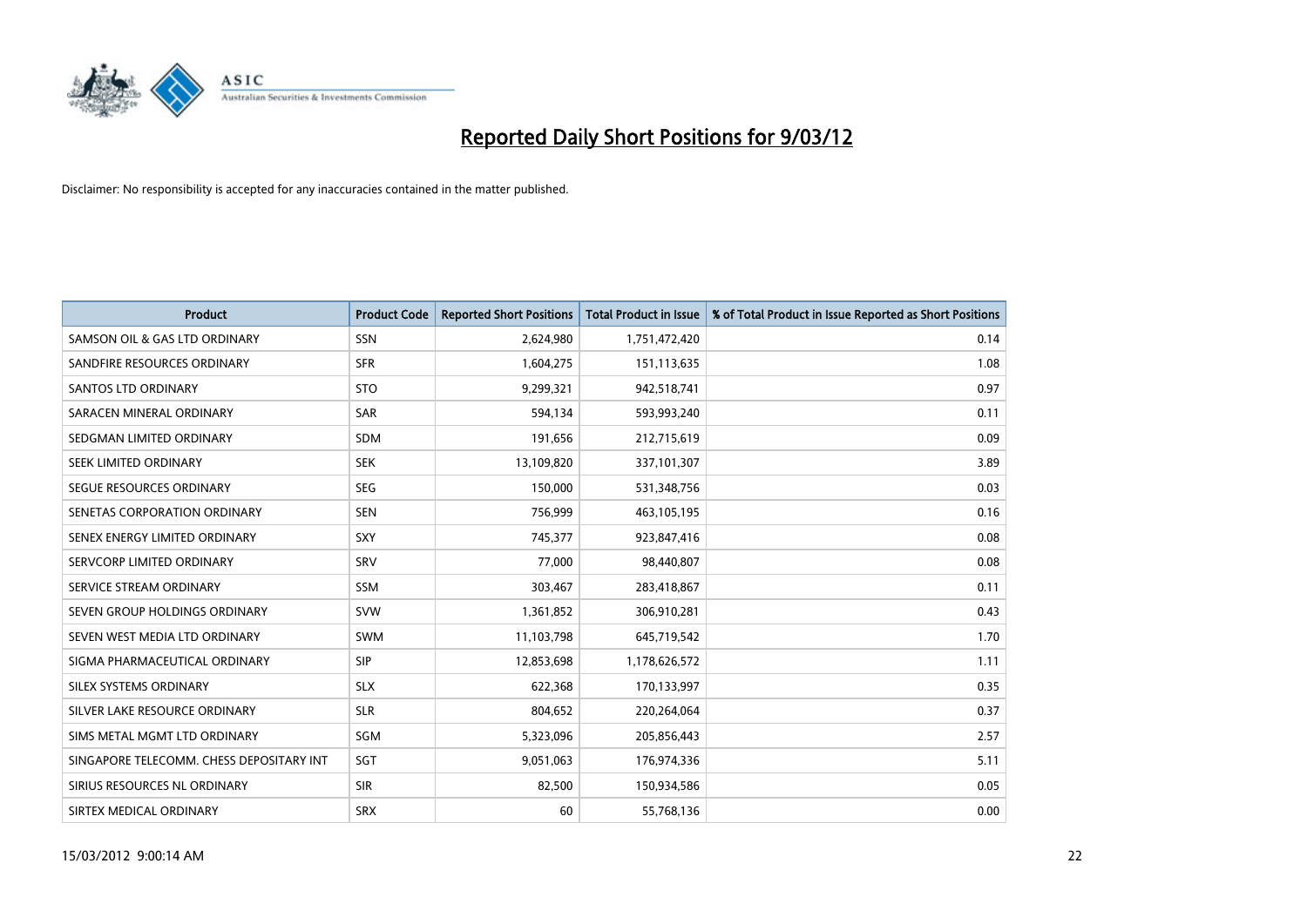

| <b>Product</b>                           | <b>Product Code</b> | <b>Reported Short Positions</b> | <b>Total Product in Issue</b> | % of Total Product in Issue Reported as Short Positions |
|------------------------------------------|---------------------|---------------------------------|-------------------------------|---------------------------------------------------------|
| SKILLED GROUP LTD ORDINARY               | <b>SKE</b>          | 1,467,365                       | 233,487,276                   | 0.63                                                    |
| SKY CITY ENTERTAIN, ORDINARY             | <b>SKC</b>          | 702,147                         | 576,958,340                   | 0.12                                                    |
| SMS MANAGEMENT, ORDINARY                 | <b>SMX</b>          | 647,690                         | 68,290,180                    | 0.92                                                    |
| SONIC HEALTHCARE ORDINARY                | <b>SHL</b>          | 5,746,843                       | 389,969,875                   | 1.49                                                    |
| SOUL PATTINSON (W.H) ORDINARY            | SOL                 | 2,618                           | 239,395,320                   | 0.00                                                    |
| SOUTH BOULDER MINES ORDINARY             | <b>STB</b>          | 123,825                         | 116,232,826                   | 0.10                                                    |
| SP AUSNET STAPLED SECURITIES             | SPN                 | 2,295,951                       | 2,896,219,682                 | 0.07                                                    |
| SPARK INFRASTRUCTURE STAPLED NOTE & UNIT | SKI                 | 18,111,419                      | 1,326,734,264                 | 1.37                                                    |
| SPDR 200 FUND ETF UNITS                  | <b>STW</b>          | 8                               | 51,538,531                    | 0.00                                                    |
| SPECIALTY FASHION ORDINARY               | SFH                 | 2,609,221                       | 192,086,121                   | 1.36                                                    |
| SPOTLESS GROUP LTD ORDINARY              | <b>SPT</b>          | 953,004                         | 265,454,407                   | 0.35                                                    |
| ST BARBARA LIMITED ORDINARY              | <b>SBM</b>          | 7,413,658                       | 325,615,389                   | 2.27                                                    |
| STANMORE COAL LTD ORDINARY               | <b>SMR</b>          | 17,231                          | 159,973,418                   | 0.01                                                    |
| STARPHARMA HOLDINGS ORDINARY             | <b>SPL</b>          | 2,150,689                       | 280,742,451                   | 0.75                                                    |
| STH AMERICAN COR LTD ORDINARY            | SAY                 | 9,200                           | 257,785,604                   | 0.00                                                    |
| STHN CROSS MEDIA ORDINARY                | <b>SXL</b>          | 2,939,984                       | 705,766,444                   | 0.42                                                    |
| STOCKLAND UNITS/ORD STAPLED              | SGP                 | 23,970,043                      | 2,301,457,501                 | 1.03                                                    |
| STRAITS RES LTD. ORDINARY                | SRO                 | 2,828,441                       | 373,496,141                   | 0.76                                                    |
| STW COMMUNICATIONS ORDINARY              | SGN                 | 1,419,157                       | 362,798,351                   | 0.39                                                    |
| SUNCORP GROUP LTD ORDINARY               | <b>SUN</b>          | 13,197,303                      | 1,286,600,980                 | 1.00                                                    |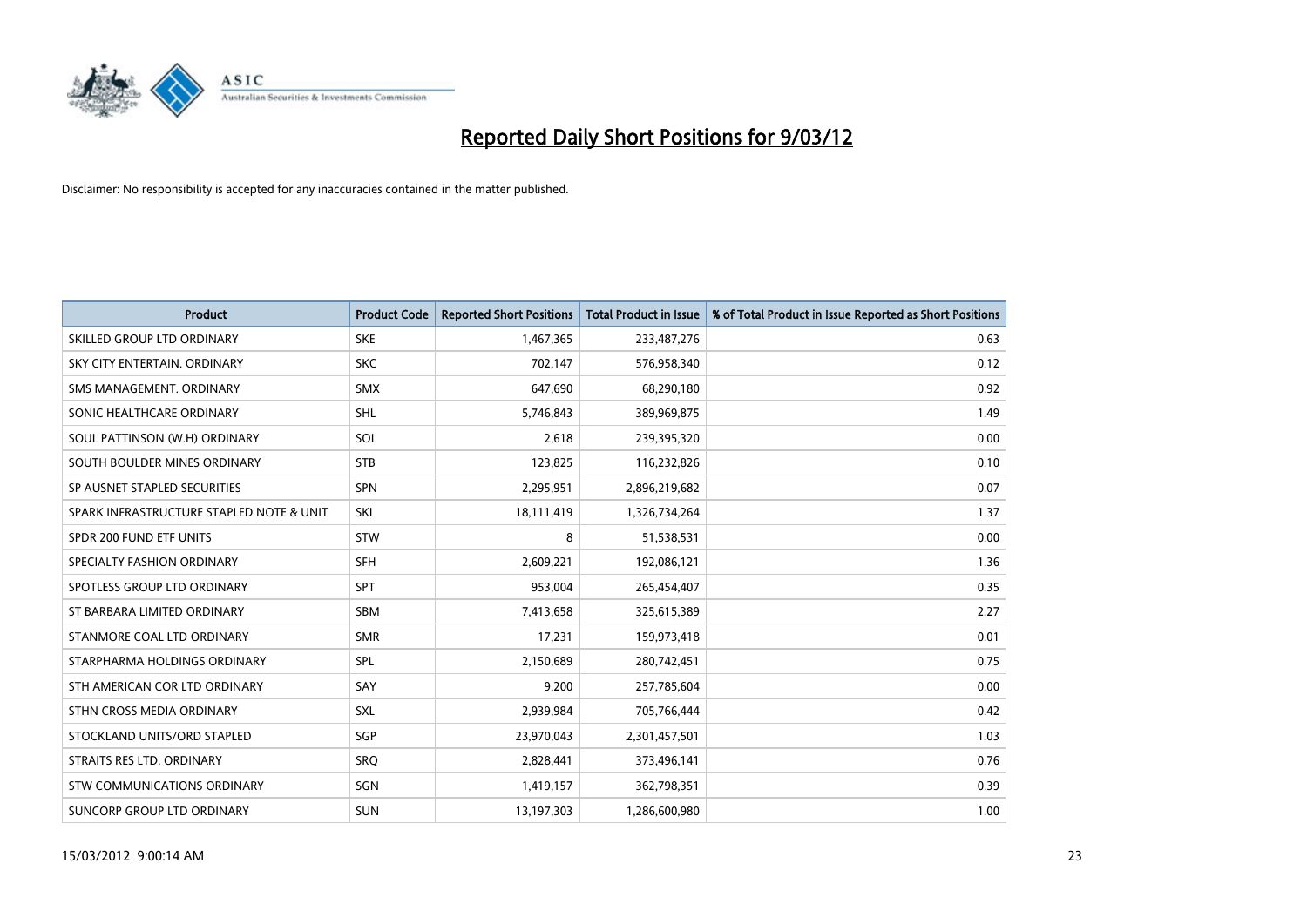

| <b>Product</b>                      | <b>Product Code</b> | <b>Reported Short Positions</b> | <b>Total Product in Issue</b> | % of Total Product in Issue Reported as Short Positions |
|-------------------------------------|---------------------|---------------------------------|-------------------------------|---------------------------------------------------------|
| SUNDANCE ENERGY ORDINARY            | <b>SEA</b>          | 1,022,003                       | 277,098,474                   | 0.37                                                    |
| SUNDANCE RESOURCES ORDINARY         | <b>SDL</b>          | 9,021,159                       | 2,933,234,505                 | 0.31                                                    |
| SUNLAND GROUP LTD ORDINARY          | <b>SDG</b>          | 99,322                          | 201,578,526                   | 0.05                                                    |
| SUPER RET REP LTD ORDINARY          | SUL                 | 1,333,163                       | 194,904,593                   | 0.68                                                    |
| SWICK MINING ORDINARY               | <b>SWK</b>          | 1,548                           | 237,024,970                   | 0.00                                                    |
| SYD AIRPORT STAPLED US PROHIBIT.    | <b>SYD</b>          | 6,052,106                       | 1,861,210,782                 | 0.32                                                    |
| SYMEX HOLDINGS ORDINARY             | <b>SYM</b>          | 6,633                           | 191,593,493                   | 0.00                                                    |
| TABCORP HOLDINGS LTD ORDINARY       | <b>TAH</b>          | 10,869,124                      | 712,805,880                   | 1.52                                                    |
| <b>TALENT2 INTERNATION ORDINARY</b> | <b>TWO</b>          | 7                               | 147,403,701                   | 0.00                                                    |
| TAP OIL LIMITED ORDINARY            | <b>TAP</b>          | 2,731,815                       | 240,995,311                   | 1.13                                                    |
| TASSAL GROUP LIMITED ORDINARY       | <b>TGR</b>          | 115,717                         | 146,304,404                   | 0.07                                                    |
| <b>TATTS GROUP LTD ORDINARY</b>     | <b>TTS</b>          | 15,852,259                      | 1,340,770,798                 | 1.17                                                    |
| TELECOM CORPORATION ORDINARY        | <b>TEL</b>          | 6,312,378                       | 1,925,427,596                 | 0.31                                                    |
| TELSTRA CORPORATION, ORDINARY       | <b>TLS</b>          | 56,973,760                      | 12,443,074,357                | 0.45                                                    |
| TEN NETWORK HOLDINGS ORDINARY       | <b>TEN</b>          | 59,753,991                      | 1,045,236,720                 | 5.73                                                    |
| TERANGA GOLD CORP CDI 1:1           | <b>TGZ</b>          | 111,807                         | 155,865,666                   | 0.06                                                    |
| TFS CORPORATION LTD ORDINARY        | <b>TFC</b>          | 94,226                          | 279,621,829                   | 0.03                                                    |
| THAKRAL HOLDINGS GRP ORDINARY/UNIT  | <b>THG</b>          | $\overline{2}$                  | 585,365,014                   | 0.00                                                    |
| THE REJECT SHOP ORDINARY            | <b>TRS</b>          | 1,578,711                       | 26,071,170                    | 6.06                                                    |
| THINKSMART LIMITED ORDINARY         | <b>TSM</b>          | 103,700                         | 138,432,658                   | 0.07                                                    |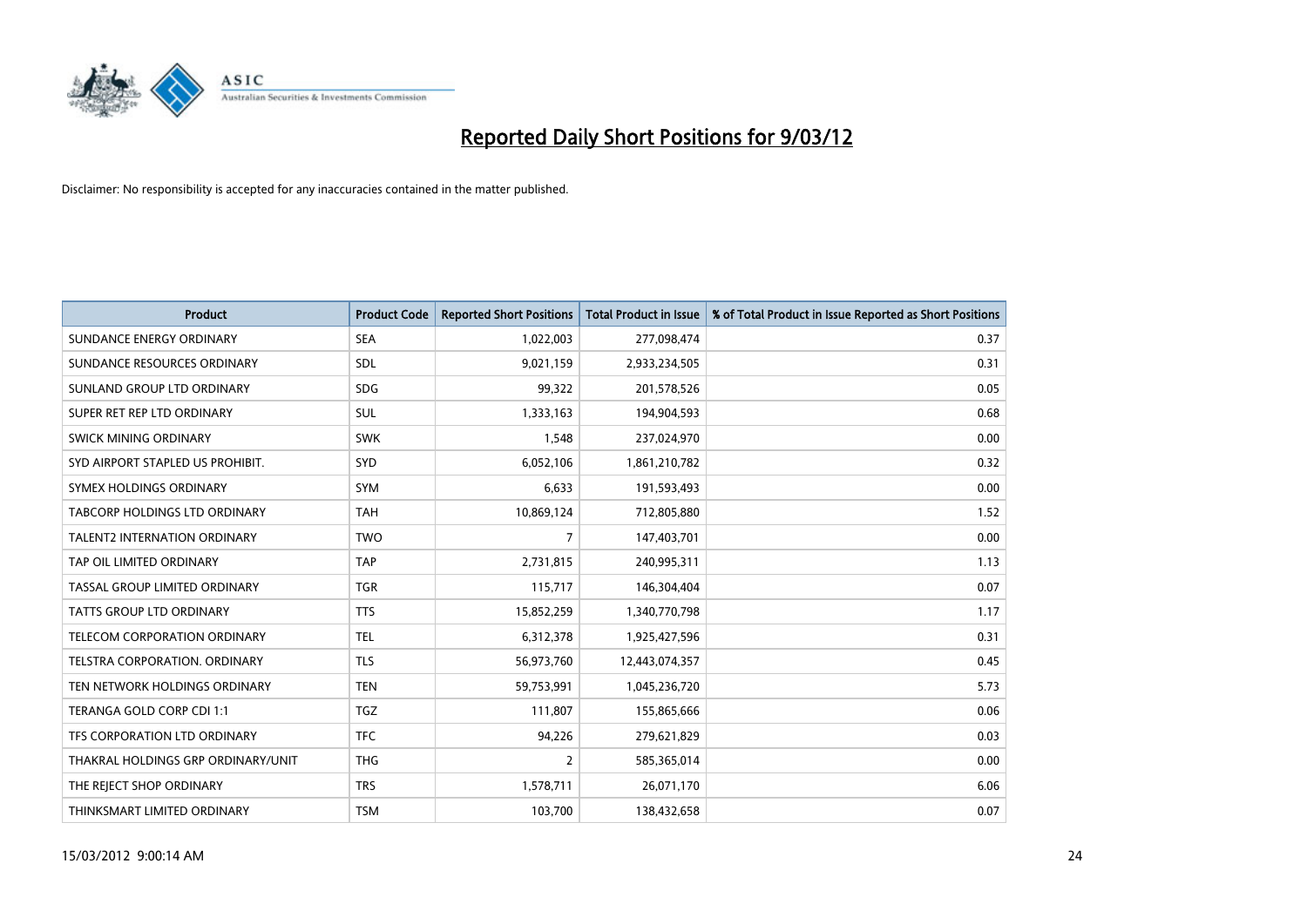

| <b>Product</b>                       | <b>Product Code</b> | <b>Reported Short Positions</b> | <b>Total Product in Issue</b> | % of Total Product in Issue Reported as Short Positions |
|--------------------------------------|---------------------|---------------------------------|-------------------------------|---------------------------------------------------------|
| THOR MINING PLC CHESS DEPOSITARY 1:1 | <b>THR</b>          | 2,307                           | 222,489,120                   | 0.00                                                    |
| THORN GROUP LIMITED ORDINARY         | TGA                 | 72,416                          | 146,374,703                   | 0.04                                                    |
| <b>TIGER RESOURCES ORDINARY</b>      | <b>TGS</b>          | 3,962,193                       | 671,948,102                   | 0.57                                                    |
| TISHMAN SPEYER UNITS                 | <b>TSO</b>          | 41,524                          | 338,440,904                   | 0.01                                                    |
| TNG LIMITED ORDINARY                 | <b>TNG</b>          | 4,321                           | 344,611,705                   | 0.00                                                    |
| TOLL HOLDINGS LTD ORDINARY           | <b>TOL</b>          | 26,645,275                      | 717,133,875                   | 3.68                                                    |
| TORO ENERGY LIMITED ORDINARY         | <b>TOE</b>          | 35,404                          | 975,436,676                   | 0.00                                                    |
| TOWER LIMITED ORDINARY               | <b>TWR</b>          | 689,519                         | 266,371,322                   | 0.26                                                    |
| TOX FREE SOLUTIONS ORDINARY          | <b>TOX</b>          | 26,723                          | 114,563,108                   | 0.02                                                    |
| TPG TELECOM LIMITED ORDINARY         | <b>TPM</b>          | 2,709,169                       | 793,808,141                   | 0.35                                                    |
| TRADE ME GROUP ORDINARY              | <b>TME</b>          | 1,555                           | 395,745,510                   | 0.00                                                    |
| <b>TRANSFIELD SERVICES ORDINARY</b>  | <b>TSE</b>          | 4,237,275                       | 542,977,583                   | 0.79                                                    |
| TRANSPACIFIC INDUST. ORDINARY        | <b>TPI</b>          | 5,473,621                       | 1,578,209,025                 | 0.34                                                    |
| TRANSURBAN GROUP TRIPLE STAPLED SEC. | <b>TCL</b>          | 6,616,268                       | 1,458,321,112                 | 0.44                                                    |
| TREASURY WINE ESTATE ORDINARY        | <b>TWE</b>          | 12,185,750                      | 647,227,144                   | 1.88                                                    |
| TRINITY GROUP STAPLED SECURITIES     | <b>TCO</b>          | 3,419                           | 193,235,631                   | 0.00                                                    |
| TROY RESOURCES LTD ORDINARY          | <b>TRY</b>          | 470,855                         | 88,879,149                    | 0.53                                                    |
| UGL LIMITED ORDINARY                 | UGL                 | 4,296,219                       | 166,315,038                   | 2.57                                                    |
| UNILIFE CORPORATION CDI 6:1          | <b>UNS</b>          | 211,168                         | 266,559,954                   | 0.07                                                    |
| VDM GROUP LIMITED ORDINARY           | <b>VMG</b>          | 11,116                          | 933,584,567                   | 0.00                                                    |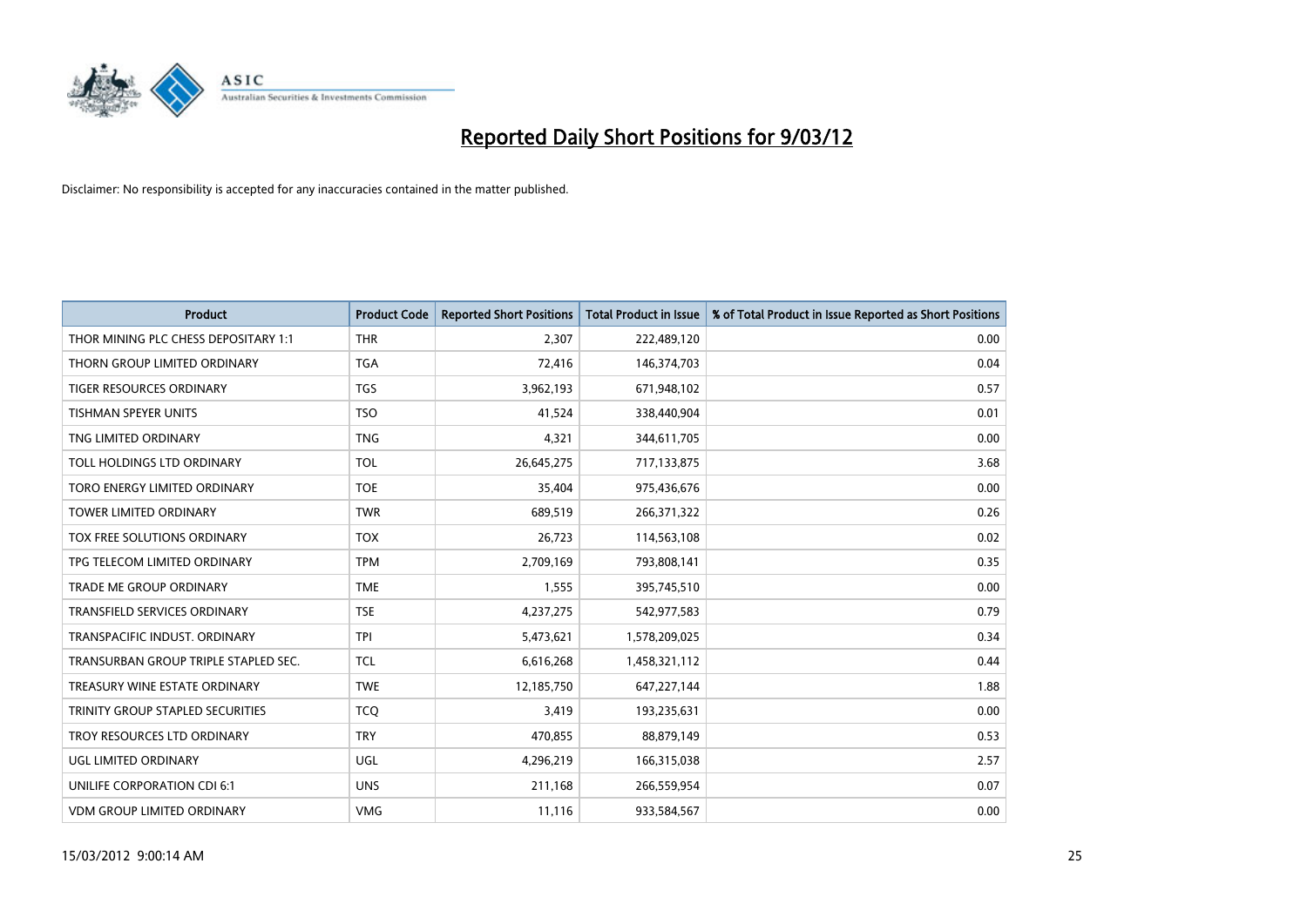

| <b>Product</b>                         | <b>Product Code</b> | <b>Reported Short Positions</b> | <b>Total Product in Issue</b> | % of Total Product in Issue Reported as Short Positions |
|----------------------------------------|---------------------|---------------------------------|-------------------------------|---------------------------------------------------------|
| <b>VENTURE MINERALS ORDINARY</b>       | <b>VMS</b>          | 249,113                         | 232,468,592                   | 0.10                                                    |
| <b>VIEW RESOURCES LTD ORDINARY</b>     | <b>VRE</b>          | 1,760                           | 881,953,670                   | 0.00                                                    |
| <b>VIRGIN AUS HLDG LTD ORDINARY</b>    | <b>VAH</b>          | 4,467,257                       | 2,210,197,600                 | 0.20                                                    |
| VITA GROUP LTD ORDINARY                | <b>VTG</b>          | 75,190                          | 142,499,800                   | 0.05                                                    |
| VITERRA INC CDI 1:1                    | <b>VTA</b>          | 3,838                           | 68,629,939                    | 0.01                                                    |
| <b>VNGD US TOTAL MARKET CDI 1:1</b>    | <b>VTS</b>          | 11,471                          | 912,993                       | 1.26                                                    |
| <b>WATPAC LIMITED ORDINARY</b>         | <b>WTP</b>          | 20,038                          | 184,332,526                   | 0.01                                                    |
| <b>WDS LIMITED ORDINARY</b>            | <b>WDS</b>          | 3,768                           | 144,740,614                   | 0.00                                                    |
| <b>WEBIET LIMITED ORDINARY</b>         | <b>WEB</b>          | 69,070                          | 72,584,641                    | 0.10                                                    |
| <b>WESFARMERS LIMITED ORDINARY</b>     | <b>WES</b>          | 25,625,394                      | 1,006,485,848                 | 2.53                                                    |
| WESFARMERS LIMITED PARTIALLY PROTECTED | <b>WESN</b>         | 2,242,117                       | 150,586,314                   | 1.50                                                    |
| WESTERN AREAS NL ORDINARY              | <b>WSA</b>          | 9,066,295                       | 179,735,899                   | 5.03                                                    |
| WESTERN DESERT RES. ORDINARY           | <b>WDR</b>          | 948                             | 208,719,203                   | 0.00                                                    |
| WESTFIELD GROUP ORD/UNIT STAPLED SEC   | <b>WDC</b>          | 19,383,449                      | 2,308,988,539                 | 0.82                                                    |
| WESTFIELD RETAIL TST UNIT STAPLED      | <b>WRT</b>          | 41,503,504                      | 3,054,166,195                 | 1.36                                                    |
| WESTPAC BANKING CORP ORDINARY          | <b>WBC</b>          | 57,619,278                      | 3,054,129,398                 | 1.85                                                    |
| WHITE ENERGY COMPANY ORDINARY          | <b>WEC</b>          | 4,432,105                       | 316,104,241                   | 1.41                                                    |
| <b>WHITEHAVEN COAL ORDINARY</b>        | <b>WHC</b>          | 5,782,081                       | 496,245,083                   | 1.17                                                    |
| WHK GROUP LIMITED ORDINARY             | <b>WHG</b>          | 78,242                          | 265,200,652                   | 0.03                                                    |
| WIDE BAY AUST LTD ORDINARY             | <b>WBB</b>          | 10                              | 35,844,879                    | 0.00                                                    |